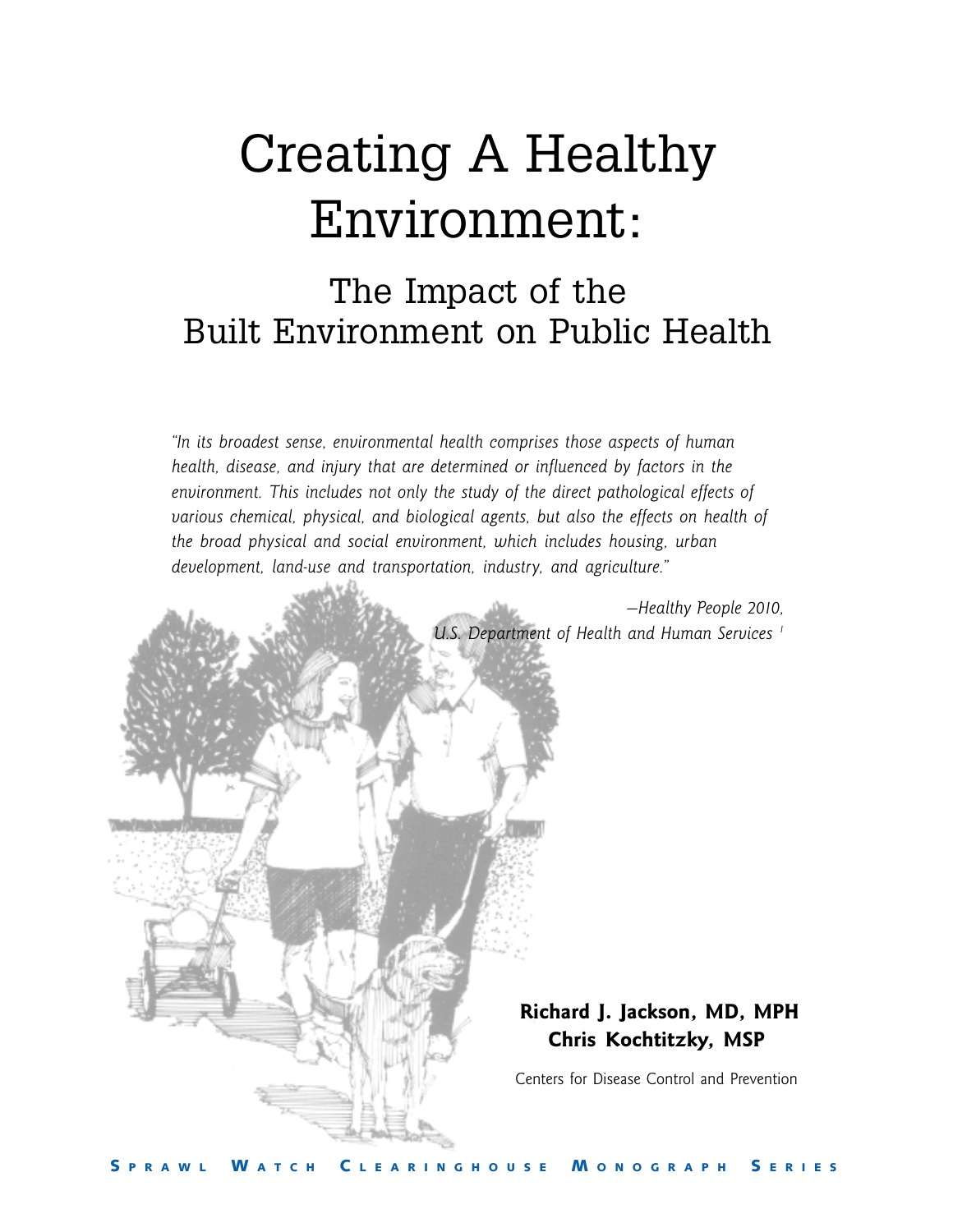## Acknowledgements

Sprawl Watch Clearinghouse would like to thank Jonathan Dushoff, of Princeton University; Peter Engelke, of the City and Regional Planning Program, College of Architecture, Georgia Institute of Technology; Karen Roof, of the National Association of County and City Health Officials; Marla Hollander, of the Robert Wood Johnson Foundation; Rich Killingsworth, of the CDC's National Center for Chronic Disease Prevention and Health Promotion; Pat Meehan, of the CDC's National Center for Environmental Health; Lee Epstein, of the Chesapeake Bay Foundation; Chuck Connerly, of the Florida State University Department of Urban and Regional Planning; Bob Deyle, of the Florida State University Department of Urban and Regional Planning; Rebecca Miles, of the Florida State University Department of Urban and Regional Planning; Rich Shieber, of the CDC's National Center for Injury Prevention and Control; Bruce Stiftel, of the Florida State University Department of Urban and Regional Planning; Dorothy Sussman, of the CDC's National Center for Environmental Health; Patti Seikus, of the CDC's National Center for Environmental Health; Don Lollar, of the CDC's National Center for Birth Defects and Developmental Disabilities; Maisha Kambon, CDC's National Center for Environmental Health; Robert Weissman, of Essential Information and Betsy Garside, of the American Farmland Trust for their help in editing this report and the Educational Foundation of America whose support made this report possible.

#### **About the Authors**

#### *Dr. Richard Joseph Jackson, MD, MPH*

Dr. Richard Jackson is the Director of the National Center for Environmental Health of the Centers for Disease Control and Prevention. During his tenure at NCEH, he has worked to increase support for stronger environmental health protection efforts throughout federal agencies, to engage CDC and local and state health departments in the genetics "revolution," and to increase efforts to improve the nutritional status of people in developing countries. In addition, Dr. Jackson is collaborating with groups and individuals from many disciplines; planners, architects, engineers, academicians, and policy makers' to explore the implications of urban sprawl on the nation's environmental health.

Jackson received his baccalaureate degree from St. Peter's College in Jersey City; a Master of Medical Sciences degree from Rutgers Medical School in New Brunswick; his M.D. from the University of California, San Francisco; and his M.P.H. in epidemiology from the University of California at Berkeley.

#### *Chris Kochtitzky, MSP*

Chris Kochtitzky is the Associate Director for Policy and Planning in the Centers for Disease Control and Preventions National Center for Environmental Health, Division of Emergency and Environmental Health Services.Mr. Kochtitzky was hired as senior legislative analyst at the Centers for Disease Control and Prevention's (CDC's) National Center for Environmental Health (NCEH). NCEH is one of CDC's key centers with responsibilities involving the impact that the environment (both natural and manmade) has on human health. In his years at NCEH, Mr. Kochtitzky has also served as Acting Deputy Associate Director of the Office of Planning, Evaluation, and Legislation, which is responsible for strategic planning and policy analysis within the center.

Kochtitzky received a BA in political science in 1989 from Millsaps College and an MS in planning, with a concentration in environmental and natural resources planning, from Florida State University in 1992.

#### **About Sprawl Watch Clearinghouse**

The Sprawl Watch Clearinghouse mission is to make the tools, techniques, and strategies developed to manage growth, accessible to citizens, grassroots organizations, environmentalists, public officials, planners, architects, the media and business leaders. At the Clearinghouse we identify, collect, compile, and disseminate information on the best land use practices, for those listed above.

Sprawl Watch Clearinghouse is a nonprofit organization based in Washington, DC Allison Smiley, Executive Director

This report and many other sources of information on sprawl and smart growth are available on the World Wide Web at **www.sprawlwatch.org**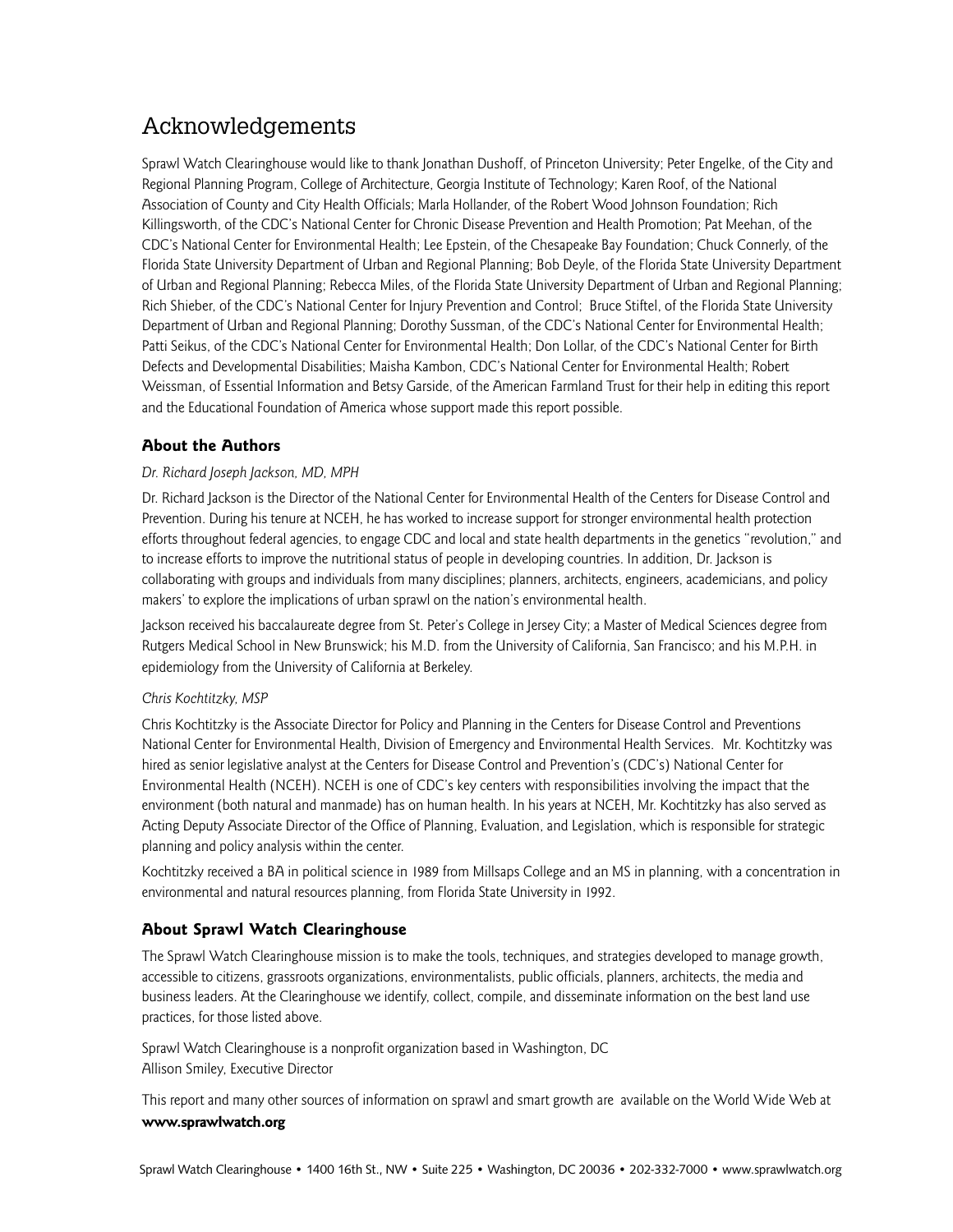#### Preface

Here at the start of the 21st century our understanding of which factors promote health and which damage health has grown considerably. The diseases of the 21st century will be "chronic" diseases, those that steal vitality and productivity, and consume time and money. These diseases-heart disease, diabetes, obesity, asthma, and depression- are diseases that can be moderated by how we design and build our human environment. It is now accepted that, in addition to direct hazards from infectious diseases and environmental toxins, human behaviors play a critical role in determining human health. As we begin to include consideration of these factors into our health-related decision-making, we must additionally guard against using too narrow a definition of the environment. Every person has a stake in environmental public health, and as environments deteriorate, so does the physical and mental health of the people who live in them. There is a connection, for example, between the fact that the urban sprawl we live with daily makes no room for sidewalks or bike paths and the fact that we are an overweight, heart disease-ridden society.

Obesity can increase the risk of (adult-onset) type 2 diabetes by as much as 34 fold, and diabetes is a major risk factor for amputations, blindness, kidney failure, and heart disease. The most effective weight loss strategies are those that include an increase in overall physical activity. In a recent type 2 diabetes trial, weight loss and physical activity were more effective in controlling the disease than medication. In addition, for treatment of relatively mild cases of anxiety and depression, physical activity is as effective as the most commonly prescribed medications. It is dishonest to tell our citizens to walk, jog, or bicycle when there is no safe or welcoming place to pursue these "life-saving" activities.

Respiratory disease, especially asthma, is increasing yearly in the U.S. population. Bad air makes lung diseases, especially asthma, worse. The more hours in automobiles, driving over impervious highways that generate massive tree-removal, clearly degrade air quality. When the Atlanta Olympic Games in 1996 brought about a reduction in auto use by 22.5%, asthma admissions to ERs and hospitals also decreased by 41.6%. Less driving, better public transport, well designed landscape and residential density will improve air quality more than will additional roadways.

In order to address these critical health problems we must seize opportunities to form coalitions between doctors, nurses, and public health professionals and others such as architects, builders, planners and transportation officials, so that we are all "at the table" when environmental decisions are made. Such decisions include whether to install sidewalks in the next subdivision. It means thinking about what constitutes safe and affordable housing, safe neighborhoods, providing green space for people to enjoy where they live and work, and rethinking how we travel from one place to another.

Land-use decisions are just as much public health decisions as are decisions about food preparation. What, for example, are the implications for children with asthma of building yet another expressway? We must also question whether a fatality involving a pedestrian isn't actually the result of poor urban planning, thoughtless land use, or inferior urban design rather than "simply" a motor vehicle crash. We must be alert to the health benefits, including less stress, lower blood pressure, and overall improved physical and mental health, that can result when people live and work in accessible, safe, well-designed, thoughtful structures and landscapes. We must measure the impact of environmental decisions on real people, and we must begin, in earnest, to frame those decisions in light of the well being of children, not only in this country but across the globe.

Richard J. Jackson, MD, MPH Director, CDC's National Center for Environmental Health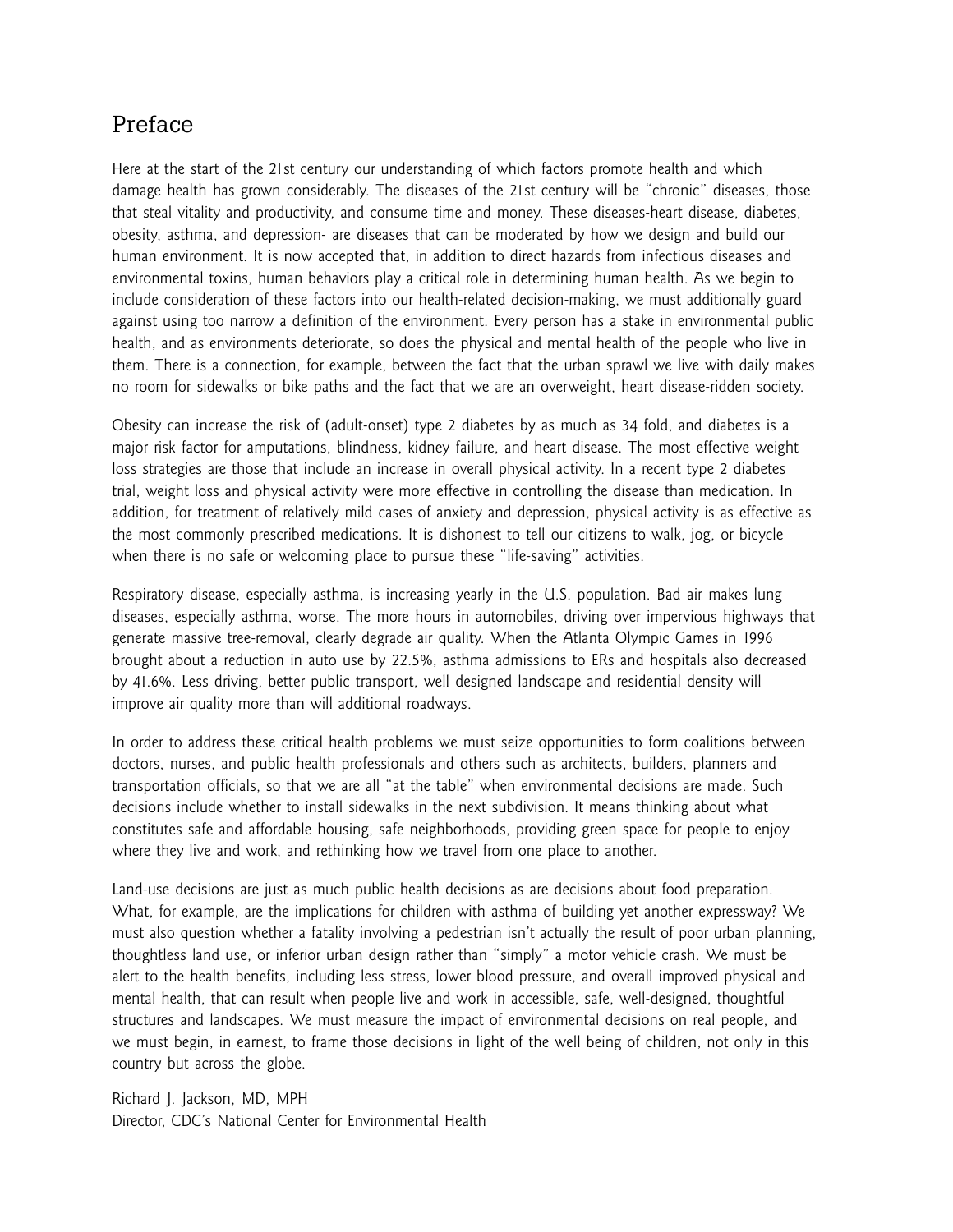#### Introduction

1<br>.<br>.<br>.<br>. Then people consider factors adversely affecting their health, they generally focus<br>on influences, such as poor diet or the need for more exercise. Rarely do they<br>consider less traditional factors, such as housing characte on influences, such as poor diet or the need for more exercise. Rarely do they consider less traditional factors, such as housing characteristics, land-use patterns, transportation choices, or architectural or urban-design decisions, as potential health hazards. However, when these factors are ignored or poorly executed, the ecosystems in our communities collapse, people suffer the consequences. We have always known that a 2-hour commute to work each day on America's freeways is not a pleasant experience; it is also becoming clear that it is an unhealthy experience. We see evidence every day that Americans exercise less often and suffer higher levels of stress than they did in the past. Yet we often fail to make the connection between these all-too-common facets of everyday life and how unhealthy we are. As America increasingly becomes a nation that permits and even encourages thoughtless development and unmanaged growth, the impact of these factors grows clearer, and we ignore them at our peril.



Photo: USDA Photo: USDA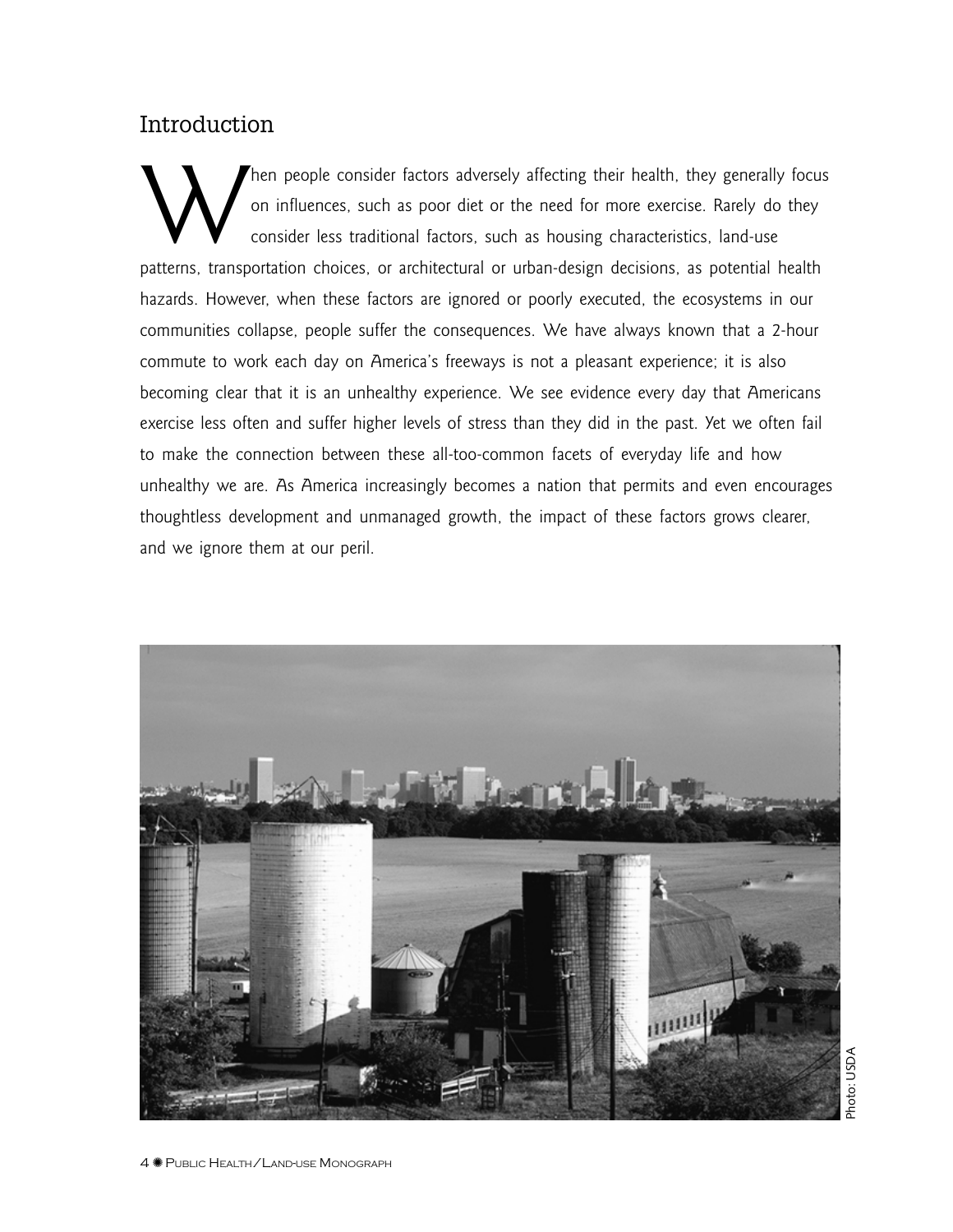Land-use planning and zoning have their roots in a desire to protect the public's health. As far back as 1926, the U.S. Supreme Court, in *Village of Euclid vs. Ambler Realty Co.*, cited public health protection as one of the basic responsibilities of local governments, thus giving them a legal mandate to restrict or control landuse decisions in a community.<sup>2</sup> In this monograph, we address some of these land-use decisions, discuss how they affect our health, and offer some suggestions on how public health professionals can collaborate with their colleagues in land-use planning and urban design to help ensure the health and quality of life of the people in their communities.

In recent years, public health organizations have emphasized that public health agencies and programs must not only control disease, but also work to prevent it. The World Health Organization (WHO) has defined health as "a state of complete physical, mental, and social well-being, not just the absence of disease or infirmity."3 The National Academy of Science's Institute of Medicine has asserted that the public health system should "fulfill society's interest in assuring conditions in which people can be healthy."4 Environmental public health initiatives have historically been among the most effective approaches for assuring healthy living conditions. In 1854, Dr. John Snow was credited with taking bold action when he suspected that contaminated water from a public pump on Broad Street was causing a deadly cholera outbreak in London. As a result of this discovery and Dr. Snow's actions to remove the handle on the pump, the cholera outbreak ended. Much of the improvement in disease death rates in the last century can be attributed to basic environmental public health actions such as Dr. Snow's that resulted in improved sanitation, cleaner air and water, injury prevention, and protection of citizens from dangers posed by industrial pollution in their communities.

We believe that applying public health criteria to land-use and urban design decisions could

substantially improve the health and quality of life of the American people. Therefore, in this monograph, we focus mainly on the following:

✺ The relation of land-use decisions to air quality and respiratory health;

aaaaaaaaaaaaaaaaaaaaa

aaaaaaaaaaaaaaaaaaaaaaaaaaaaaaaaaaaaaaaaaaaaaaaaaaaaaaaaaaaaa

- ✺ The built environment (including all manmade physical components of human settlements such as buildings, streets, open spaces, and infrastructure) in terms of whether it promotes or discourages physical activity;
- ✺ The impact of urban design on the number of pedestrian injuries and deaths, particularly among children;
- ✺ The choices communities make about the built environment that improve mobility and the quality of life for their elderly and disabled residents; and
- ✺ The ways that various land-use decisions affect community water quality, sanitation, and the incidence of disease outbreaks.

A brief summary of other health impacts of urban sprawl is also included, with a final section that describes some steps that both the planning community and the public health community can take to ensure that public health concerns figure prominently in decisions made about the built environment.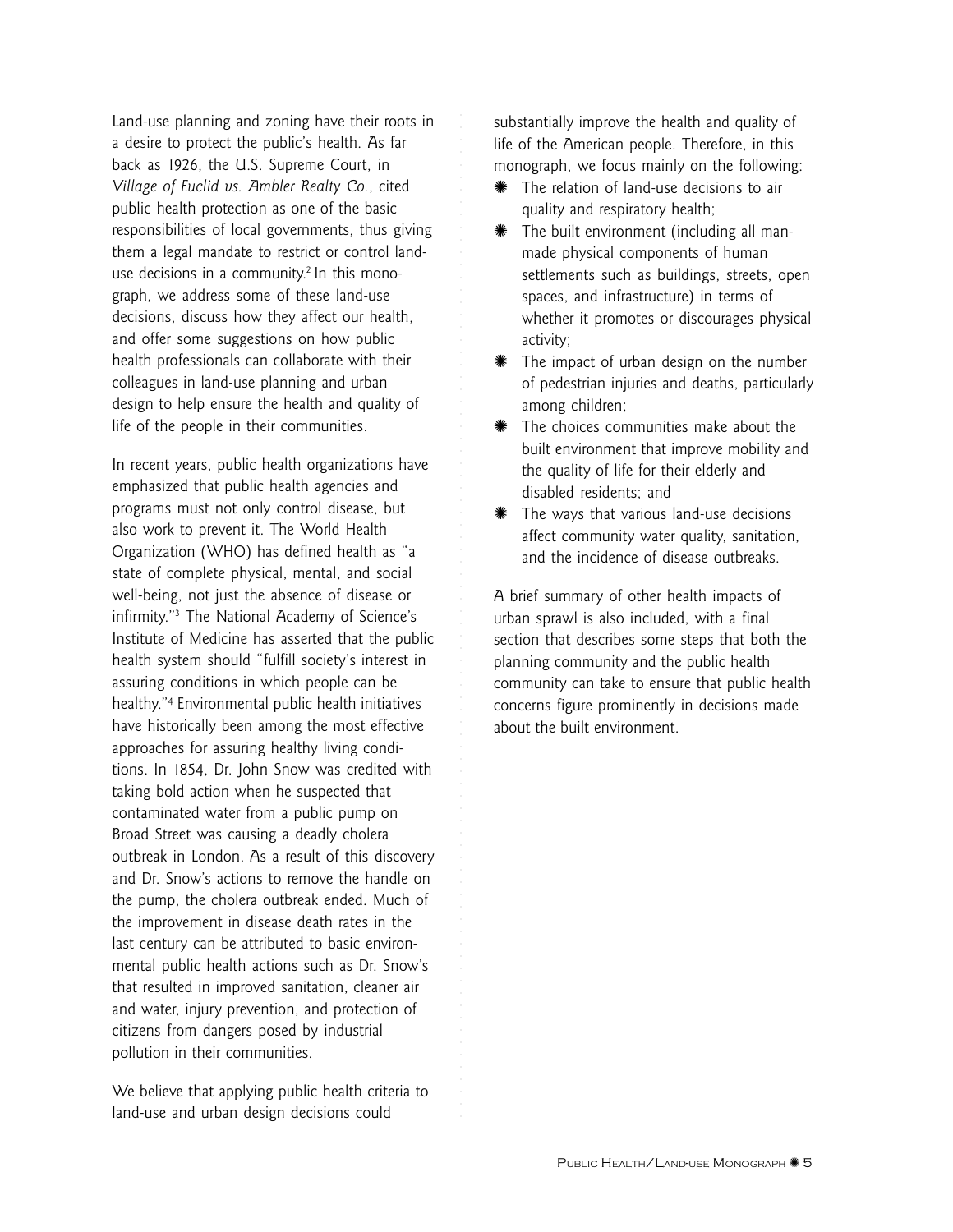## Land-use and Its Effects on Air Quality and Respiratory Health

S prawl – uncontrolled, poorly planned,<br>low-density, and single-use community<br>growth – depends on individual motor<br>vehicles to flourish. As people move farther and prawl — uncontrolled, poorly planned, low-density, and single-use community growth — depends on individual motor farther from cities, they inevitably will travel longer distances to work, shop, and play. From 1960 through 1990, the percentage of workers with jobs outside their counties of residence increased by 200 percent, while the proportion of workers commuting within their counties of residence declined.<sup>5</sup> This trend contributed to an increase in the number of vehicle miles traveled in passenger cars  $-$  an increase of more than 250 percent (915 billion miles) from 1960 through 1997.<sup>6</sup> This dependence on the automobile has only accelerated in recent years. For instance, according to the Sierra Club, the average American driver spends 443 hours each year behind the wheel — the equivalent of 55 nine-hour days or 11 work weeks.7 Residents of cities that have grown more over the last decade have also experienced a greater increase in the average time spent traveling in a car than residents of cities where growth has remained stable. From 1992 through 1996, the increase in the number of annual person-hours of delay spent in an automobile in Los Angeles was 9 percent; in Atlanta 44 percent; in Orlando 62 percent; and in Kansas City 81 percent.<sup>8</sup>

This increase in driving time results in an increase in air pollution and in the incidence of respiratory diseases. Despite tremendous progress in reducing U.S. air pollution since the passage of the Clean Air Act almost 30 years ago, cars and trucks are still a major source of pollution, because even though individual cars pollute less, the number of cars and trucks and the number of miles people drive increases.<sup>9</sup> According to a recent report completed by the Congressional Research Service, in 1997, on-road vehicles accounted for about 58 percent of carbon monoxide (CO) emissions in the United States, nearly 30 percent of nitrogen oxides  $(NO<sub>x</sub>)$ , roughly 27 percent of volatile organic compounds (VOCs), and about 9 percent of particulate matter (PM).  $NO_{\rm x}$  and VOCs contribute to ground-level ozone pollution, which is known as smog.<sup>10, 11</sup>

aaaaaaaaaaaaaaaaaaaaa

aaaaaaaaaaaaaaaaaaaaaaaaaaaaaaaaaaaaaaaaaaaaaaaaaaaaaaaaaaaaa

Research presented on the impact of automobiles and the transportation sector on human health at the Third Ministerial Conference on Environment and Health held in London in 1999 indicated the following:

- Motor vehicle traffic is the main source of ground-level urban concentrations of air pollutants with recognized hazardous properties. In Northern Europe, this traffic contributes practically all CO, 75 percent of  $NO<sub>x</sub>$ , and about 40 percent of the particulate matter (PM10) concentrations.
- Approximately 36,000 to 129,000 adult deaths a year can be attributed to long-term exposure to air pollution generated by traffic in European cities.<sup>12</sup>

Also presented at the conference were results from a recent study of the health effects of air pollutants from traffic in Austria, France and Switzerland and their related costs. This study, using comparable methods, found that air pollution caused 6 percent of total mortality in the three countries, more than 40,000 deaths per year. About half of all mortality caused by air pollution was attributed to motorized traffic. This corresponds to about twice the number of deaths due to traffic accidents in these countries. When researchers analyzed the data from the study they found that automobile-related pollution was responsible for more deaths than traffic accidents. The economic burden of the health impact of automobile pollution was estimated at more than EUR 27 billion (approximately  $$23.8$  billion in U.S. dollars).<sup>12</sup>

Data from studies conducted in the United States strongly suggest significant links between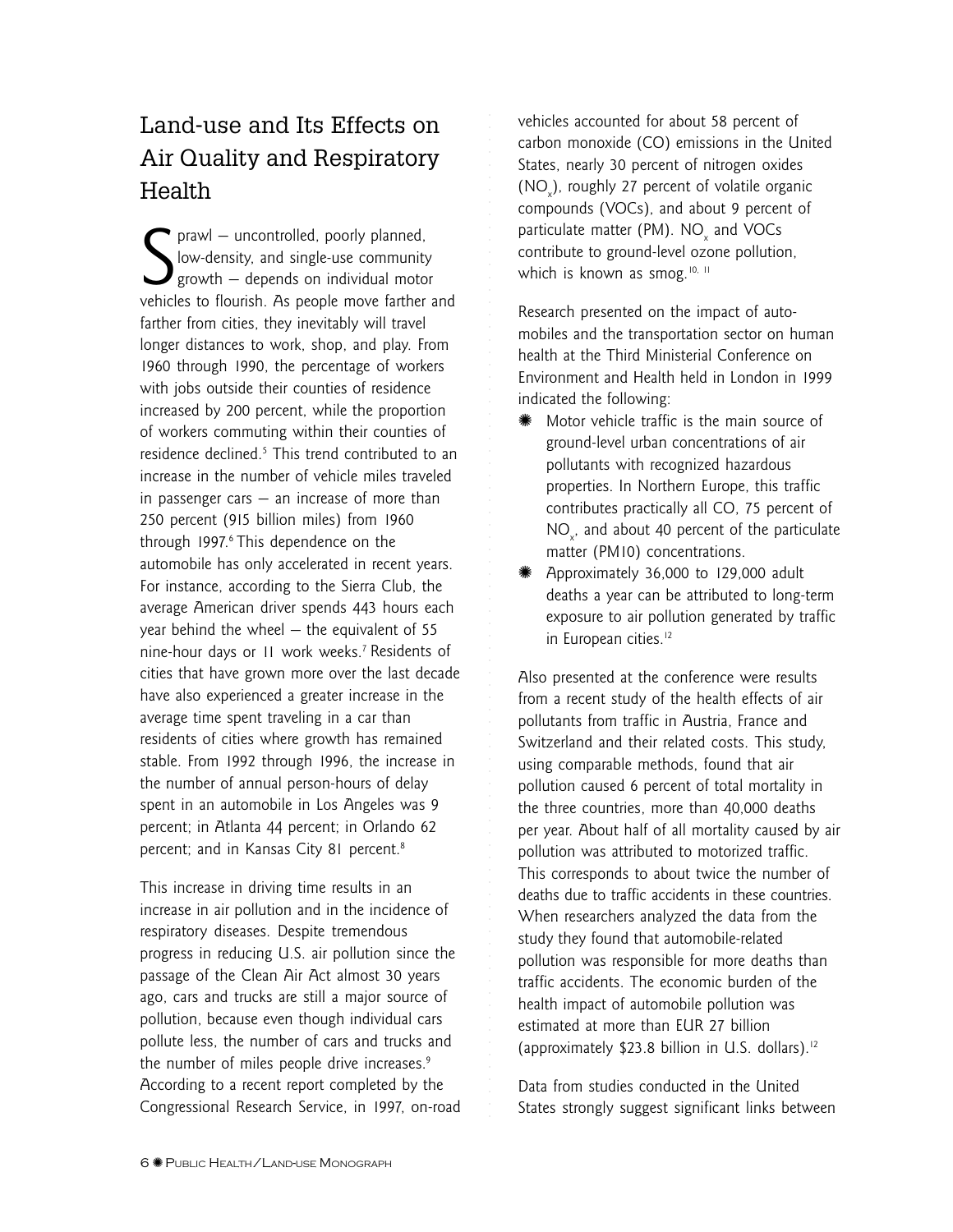air pollution and negative health outcomes such as asthma. The President's Task Force on Environmental Health Risks and Safety Risks to Children reports that:

*"Many common air pollutants, such as ozone, sulfur dioxide, and particulate matter are respiratory irritants and can exacerbate asthma. Air pollution may also act synergistically with other environmental factors to worsen asthma. For example, some evidence suggests that exposure to ozone can enhance a person's responsiveness to other inhaled allergens.*

*Whether long term exposure to these pollutants can actually contribute to the development of asthma is not yet known."13*

For instance, in the summer of 1997, smog pollution was responsible for more than 6 million asthma attacks, 159,000 visits to emergency rooms for treatment of asthma attacks, and 53,000 asthma-related hospitalizations.14 Results of a study conducted by the Centers for Disease Control and Prevention (CDC) during the 1996 Olympic Games in Atlanta, at which time vehicular traffic was

kept at artificially low levels by city authorities, showed that the peak daily ozone concentrations decreased 27.9 percent and peak weekday morning traffic counts dropped 22.5 percent; at the same time the number of asthma emergency medical events dropped by 41.6 percent. Nonasthma medical events did not drop during the same time period.<sup>15</sup> Results that support the Atlanta findings were found in a 1999 study of adverse health effects associated with ozone in the eastern United States. This study, conducted by ABT Associates, found that during a single ozone season, asthma attacks that were directly attributed to excessive ozone pollution numbered approximately 86,000 in Baltimore, 27,000 in Richmond, and 130,000 in Washington, D.C.16

Children with asthma are believed to be particularly sensitive to air pollution.<sup>13</sup> As many as 25 percent of children in America live in areas that regularly exceed the U.S. Environmental Protection Agency's (EPA) limits for ozone, more than 25 percent of which comes from auto emissions.13 Asthma rates among children in the United States more than doubled from 1980 through 1995, from 2.3 million<sup>17</sup> to 5.5 million.<sup>18</sup> Reducing children's exposure to environmental pollutants such as ozone will reduce the frequency and severity of their asthma attacks,



aaaaaaaaaaaaaaaaaaaaa

will reduce their dependence on medication for asthma management, and will improve their overall lung function.<sup>13</sup> The significant contribution of automobile use to the overall air pollution problem seems clear. As the American population drives longer distances, these problems will most likely only worsen. Therefore, it seems

imperative that new transportation options be developed and implemented in order to help alleviate the public health problems related to worsening air quality in the United States.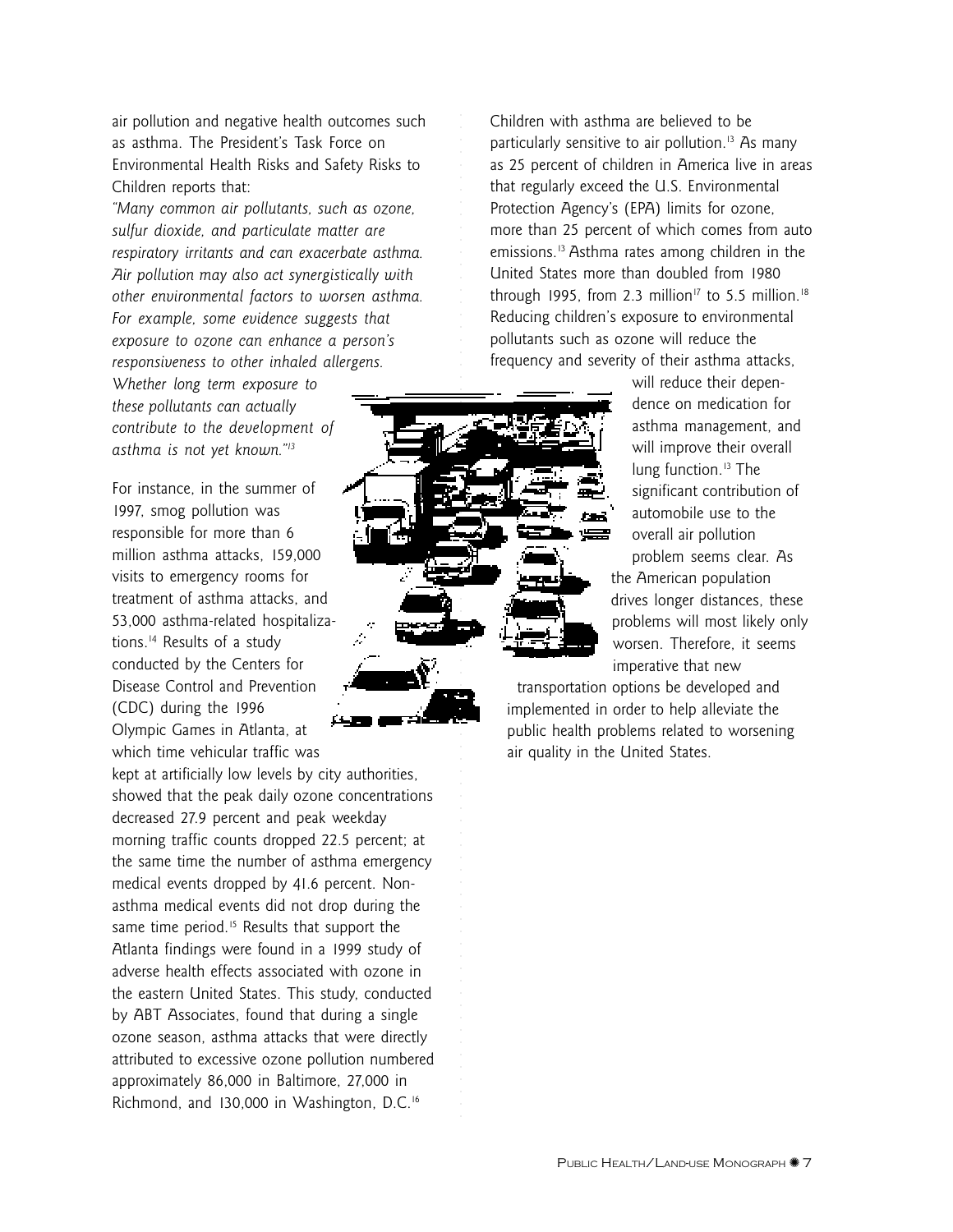## The Built Environment and Physical Activity

**P**eople who participate in r<br>activity reap substantial h<br>According to the Surgeon<br>most significant are as follows: eople who participate in regular physical activity reap substantial health benefits. According to the Surgeon General the

- ✺ Lower mortality rates for both older and younger adults. Even moderate increases in activity are helpful;
- ✺ Lower risk for heart disease and stroke;
- ✺ Prevention or delay of the onset of high blood pressure and actual lowering of blood pressure among people with hypertension;
- ✺ Decreased risk for colon cancer;
- ✺ Lowered risk for noninsulin-dependent diabetes;
- ✺ Weight loss and redistribution of body fat; increase in muscle mass;
- ✺ Relief of the symptoms of depression and anxiety and improvement of mood; and
- ✺ Apparent improvement in health-related quality of life by enhancing psychological well-being and by improving physical functioning among people with poor health.<sup>19</sup>

The built environment presents both opportunities for and barriers to participation in physical activity, thereby influencing whether or not we exercise. According to a recent survey about research studies,<sup>20</sup> one of the more important determinants of physical activity is a person's immediate environment (one's neighborhood). One study examined environmental variables, such as the presence or absence of sidewalks, heavy traffic, hills, street lights, unattended dogs, enjoyable scenery, frequent observations of others exercising, and high levels of crime. Positive environmental determinants of physical activity included enjoyable scenery (presence associated with more activity), whereas the greatest perceived barrier was the lack of a safe place to exercise.20 Research by CDC and others <sup>21, 22</sup> has also indicated that two of the main reasons given as reasons for not exercising are lack of structures or facilities (such as sidewalks



and parks) and fears about safety. Overall, CDC reports that higher levels of perceived neighborhood safety are associated with higher levels of physical activity, with the differences being greatest among racial or ethnic minorities and people older than 65 years of age.<sup>21</sup> Thus, people are more likely to use parks, paths, and bikeways when they are easy to get to and are safe and well maintained.

Conversely, people tend to get less exercise as outlying suburbs are further developed and the distances between malls, schools, and places of employment and residence increases. Many theories have attempted to explain the radical changes in the health status of American society, but one of the strongest theories is the significant decline in activity levels among Americans today compared with levels from 50 or 100 years ago. $23$  According to the U.S. Surgeon General's *Report on Physical Activity in America,*19 changes in our lifestyles and communities have played the greatest role in the decline of activity levels among Americans. Millions of Americans drive to and from work and use a car to run almost every errand. In 1977, children aged 5 to 15 years walked or biked for 15.8 percent of all their trips; by 1995, children made only 9.9 percent of their trips by foot or bicycle  $-$  a 37 percent decline.<sup>24</sup> Results of a study in South Carolina showed that students are four times more likely to walk to schools built before 1983 than to those built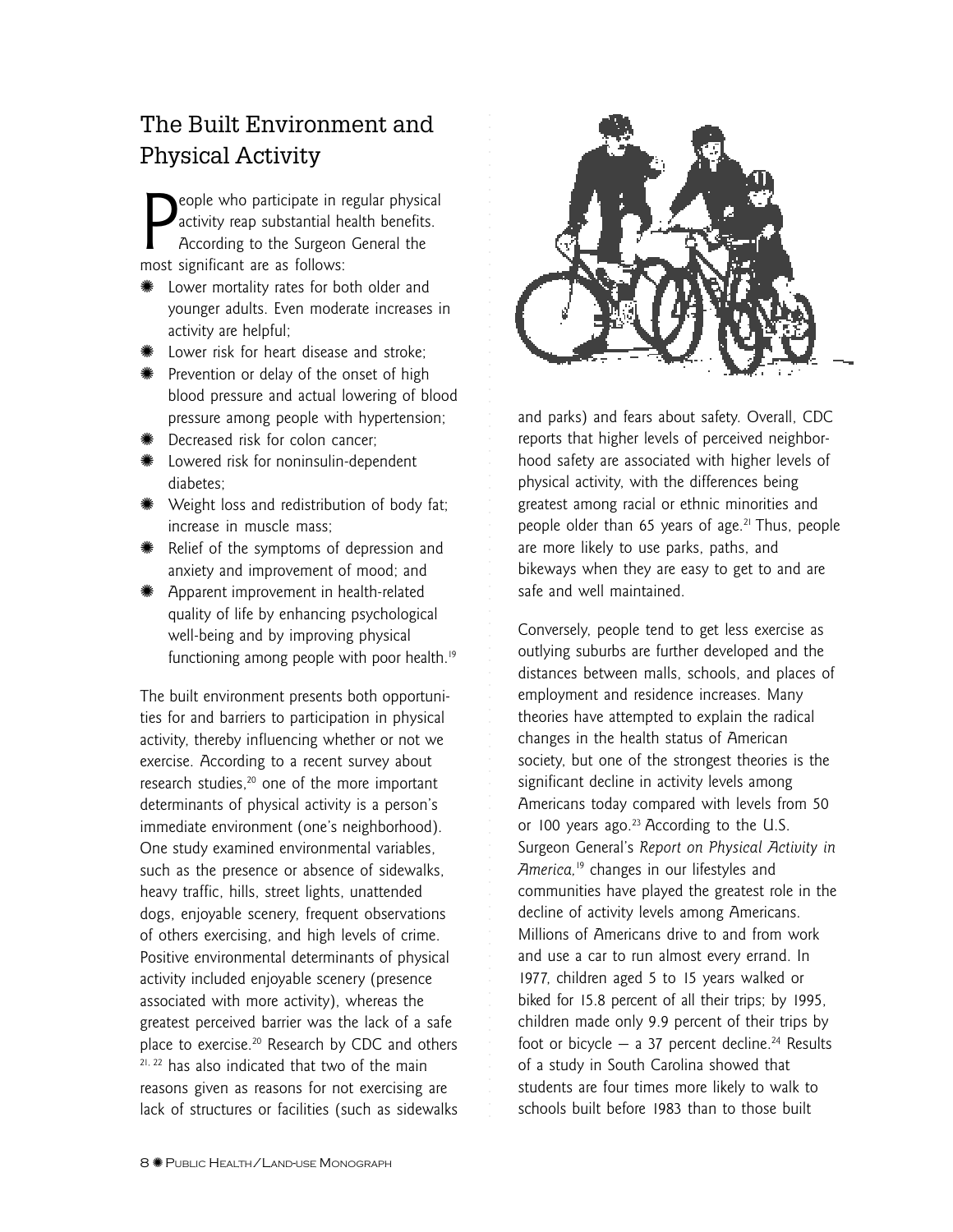more recently.<sup>25</sup> This would seem to point to some basic change in the "walkability" of newer schools, possibly because these schools aren't as geographically close to the students they serve or because the school's property and its environs were designed to meet the needs of automobiles rather than the needs of pedestrians and bicyclists.

In addition, many different types of urban design encourage sedentary living habits. For example, parking lots are built as close as possible to final destinations in order to increase convenience and safety for motorists. While older cities and towns were planned and built based on the practical idea that stores and services should be within walking distance of residences, the design of most new residential areas reflects the supposition that people will drive to most destinations. Work, home, school, and shopping are often separated by distances that not only discourage walking but may even necessitate the use of a car in order to reach any destination safely.

Sedentary living habits also contribute to poor health outcomes because they are a significant factor in the incidence of overweight and obesity. From 1976 through 1994, the prevalence of U.S. adults who were overweight or obese rose from 47 percent to 56 percent, and by 1999 had risen to 61 percent.<sup>26</sup> More disturbing, however, was the fact that the prevalence of overweight children and adolescents almost doubled during this same period.<sup>27</sup> Some researchers have estimated that as many as 300,000 premature chronic disease deaths each year are due to obesity.<sup>28</sup>

Figures 1-3 show the alarming increase in obesity prevalence among adults in the United States during a single decade.

Major health care costs are also associated with the lack of physical activity and concomitant rises in obesity rates. In 1995, the direct health care costs of obesity were estimated at \$70 billion.29 Adding to that figure the estimated direct health care costs of physical inactivity ( $$37$  billion),<sup>29</sup> we can conservatively attribute an overall health care burden of more than \$100 billion to obesity and low levels of physical activity in the United States each year.

#### Obesity Trends\* Among U.S. Adults **BRFSS, 1985**

aaaaaaaaaaaaaaaaaaaaa



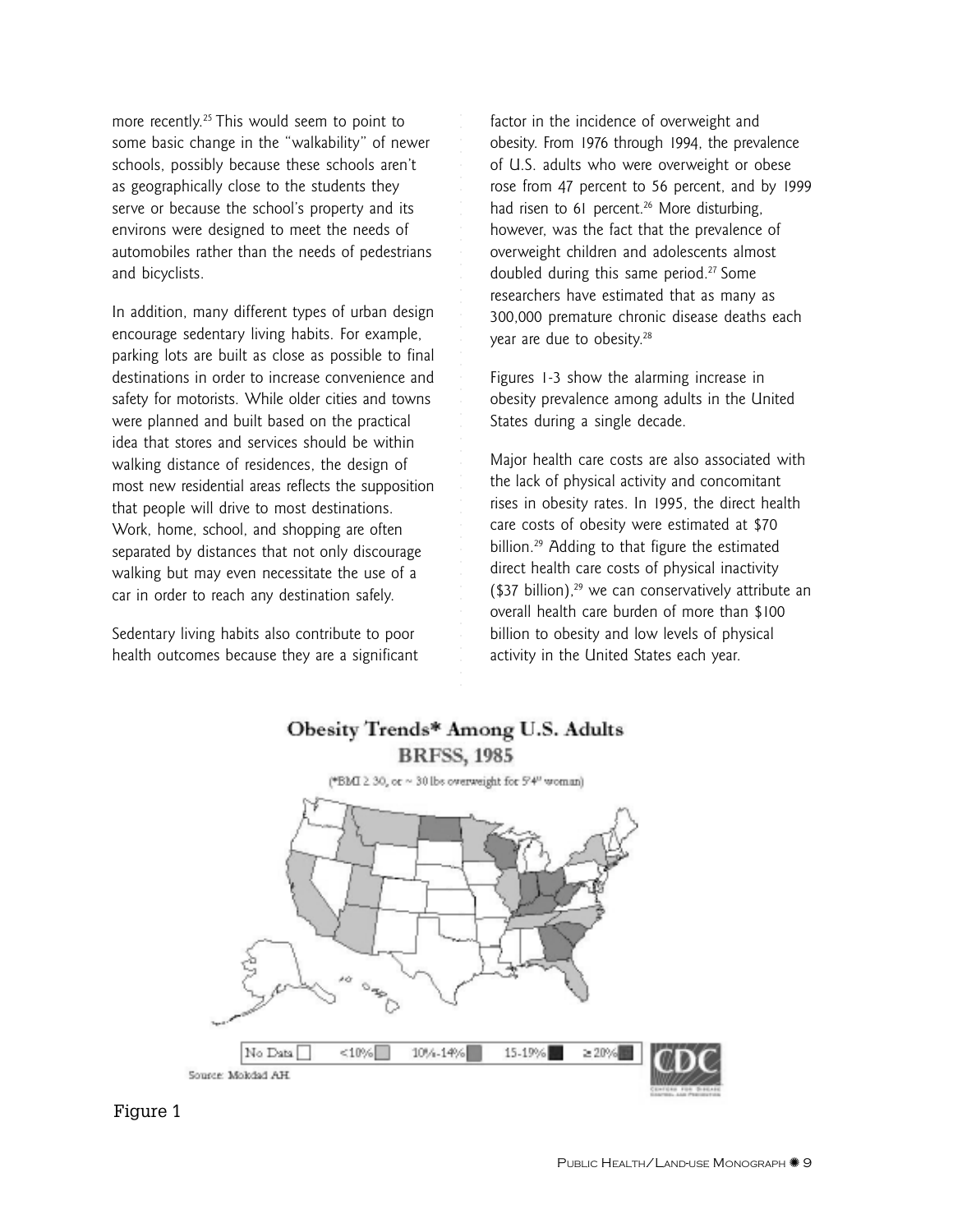

Figure 2

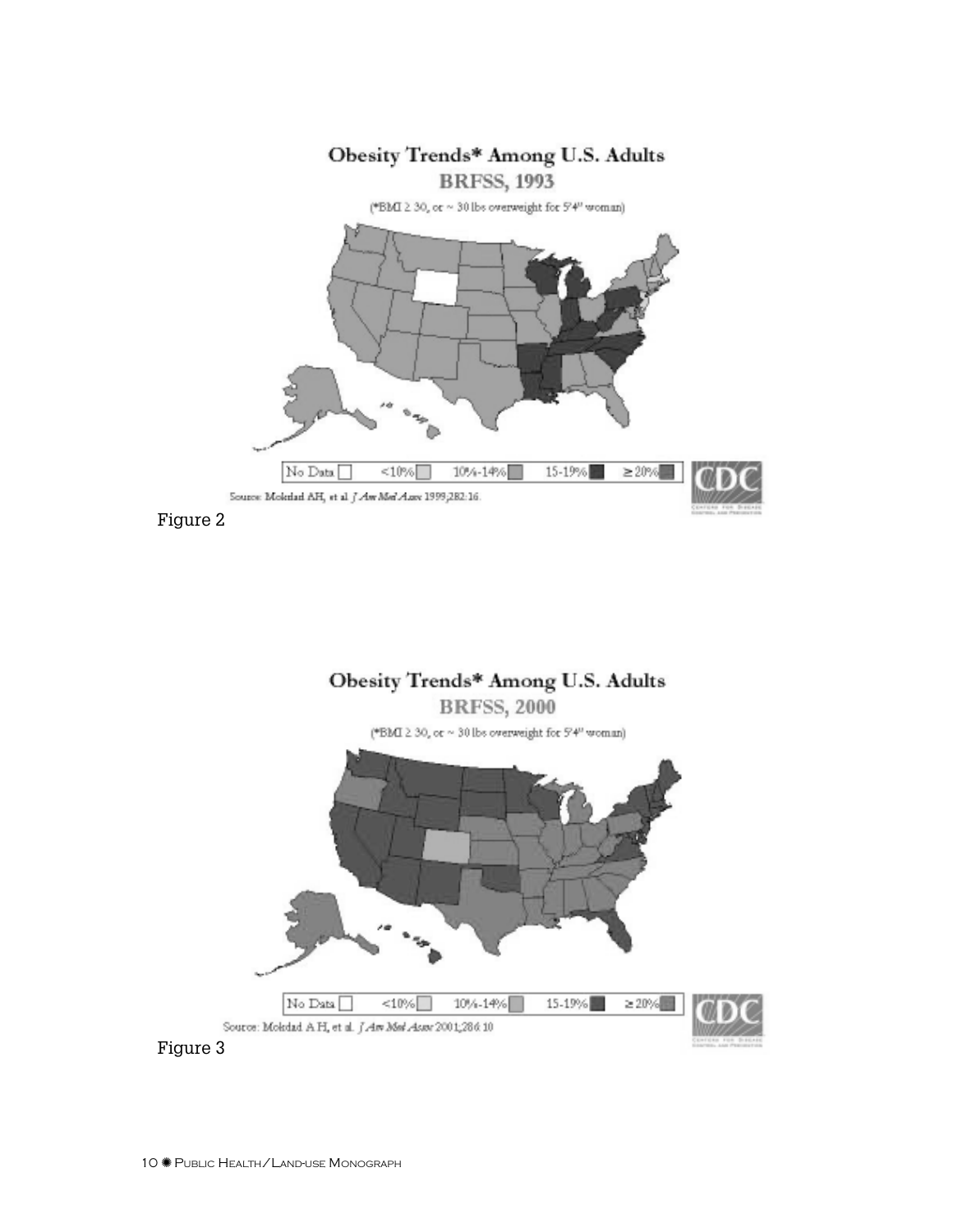#### Urban Design and Pedestrian and Bicyclist Safety

aaaaaaaaaaaaaaaaaaaaa

Another important issue is the impact of<br>urban design on a number of injuries<br>involving pedestrians and bicyclists. urban design on a number of injuries involving pedestrians and bicyclists. According to a recent report by the Surface Transportation Policy Project, in 1997 and 1998, 13 percent of all traffic fatalities — 10,696 people — were pedestrians. Approximately 1,500 of these victims were children, while 22 percent were older than 65 years of age, even though only 13 percent of the population is elderly 30. Although Americans make fewer than 6 percent of their trips on foot, 13 percent of all traffic fatalities occur among pedestrians; of the pedestrian deaths for which information is recorded, almost 60 percent occurred in places where no crosswalk was available.<sup>30</sup> The report concluded that the most dangerous metropolitan areas for walkers were newer, sprawling, southern and western communities where transportation systems are more focused on the automobile at the expense of other transportation options.

A study conducted in New Zealand asserted that there are several potentially modifiable environSeveral regulatory and design strategies can be applied to make communities safer for both child and adult pedestrians and bicyclists. These strategies include (1) setting and enforcing lower speed limits in residential areas; (2) protecting pedestrians in crosswalks by using traffic signals; (3) instituting and enforcing "trafficcalming" measures, such as traffic circles or speed bumps; (4) providing sidewalks and pedestrian walkways; (5) providing crossing guards and bike paths in areas where most pedestrians are children, (e.g., near schools, parks, and playgrounds) and (6) providing overpasses, underpasses or tunnels for pedestrians and bicyclists to bypass particularly dangerous roads and intersections. Inherent in each strategy is a refocusing of design goals toward pedestrians and, to a degree, away from motorists.

mental risk factors for injury to child pedestrians. Particularly strong associations were found between the risk for pedestrian injuries and high traffic volume. The risk for injury to children living in neighborhoods with the highest traffic volumes was 13 times that of children living in the least-busy areas. Restricting curb parking at specific crossing points may be an effective approach to reducing children's injuries in this arena.31

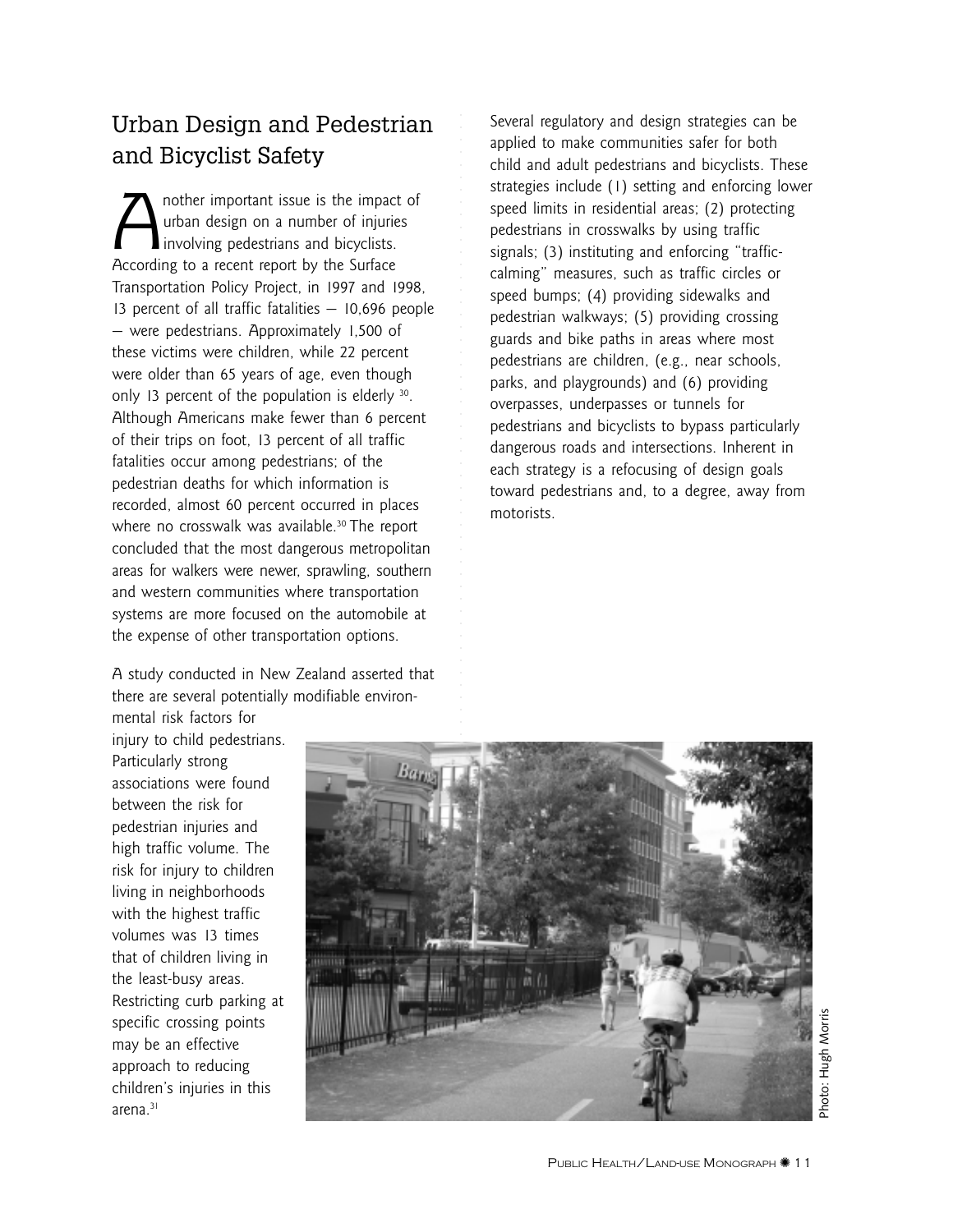## Environmental Barriers for the Elderly and People with a Disability

Free and easy movement through public areas<br>in the communities where we live is some-<br>thing most people take for granted and, if<br>asked, would probably claim as a right. However, ree and easy movement through public areas in the communities where we live is something most people take for granted and, if people with disabilities often find that they cannot move easily from place to place and that they have trouble gaining access to medical and other basic health care and social services. People with disabilities are even more vulnerable to "environmental barriers" than children or the elderly. Environmental barriers are defined as the "physical attributes of buildings, facilities, and communities which by their presence, absence, or design present unsafe conditions and/or deter access and free mobility for the physically handicapped."32 These attributes can include the absence of ramps for wheelchairs, lack of depressed curbs (periodic breaks in curbs that act as ramps), narrow doorways that cannot accommodate various assistive devices (such as wheelchairs, motorized scooters, walkers, etc.), and lack access to mass transit routes or other public services.

Often, something as simple as the lack of a sidewalk or curb cut keeps people with disabilities from getting any physical activity at all. A study in Houston, Texas, for example, found that three out of five disabled and elderly people do not have sidewalks between their residences and the nearest bus stop.<sup>33</sup> An even greater percentage of these households lack depressed curbs in their neighborhoods (71 percent) and bus shelters by the nearest bus stops (76 percent). Although close to 50 percent of the elderly and disabled live within two blocks of a bus stop, the lack of sidewalks, curb cuts, and bus shelters actually makes use of the transportation system by these people impossible. Fewer than 10 percent of the disabled and elderly use public transportation in Houston. In addition, fear of crime prevents close to two-thirds of the elderly and disabled from walking to the bus stop at night. $33$ 

For elderly citizens and people with disabilities, these issues are not simply about convenience or even quality of life; rather, they are critical health issues. Without access in the community, these groups cannot adequately participate in physical activity, establish a community of support, or get to or use health care facilities.

aaaaaaaaaaaaaaaaaaaaa

aaaaaaaaaaaaaaaaaaaaaaaaaaaaaaaaaaaaaaaaaaaaaaaaaaaaaaaaaaaaa

Thus, lack of physical access in a community becomes a factor leading to illness and even death.33 Efforts to address these barriers through "universal design" have begun to show significant success. The concept of universal design maintains that — *"…all products, environments and communications should be designed to consider the needs of the widest possible array of users. Universal design is a way of thinking about design that is based on the following premises: varying ability is not a special condition of the few but a common characteristic of being human, and we change physically and intellectually throughout our life. Usability and aesthetics are mutually compatible.34*

As land-use and urban-design decisions are made, planners, architects, and engineers must keep in mind the needs of all community members. It is easy to see that if citizens in an urban setting such as Houston have encountered environmental barriers to mobility and accessibility, people living in suburban or rural settings may face even greater challenges. Residents of the urban areas of most major cities in the United States such as Houston have access to some type of mass transit and can also find residential housing that permits some amount of pedestrian access to needed shopping and service facilities. In suburban parts of these cities and certainly in more rural areas of the country, mass transit is nonexistent, and distances to commercial facilities make pedestrian access impossible. Such circumstances can therefore make life very difficult for anyone who cannot drive or does not have easy access to an automobile, with the pronounced hardships experienced by the elderly and disabled.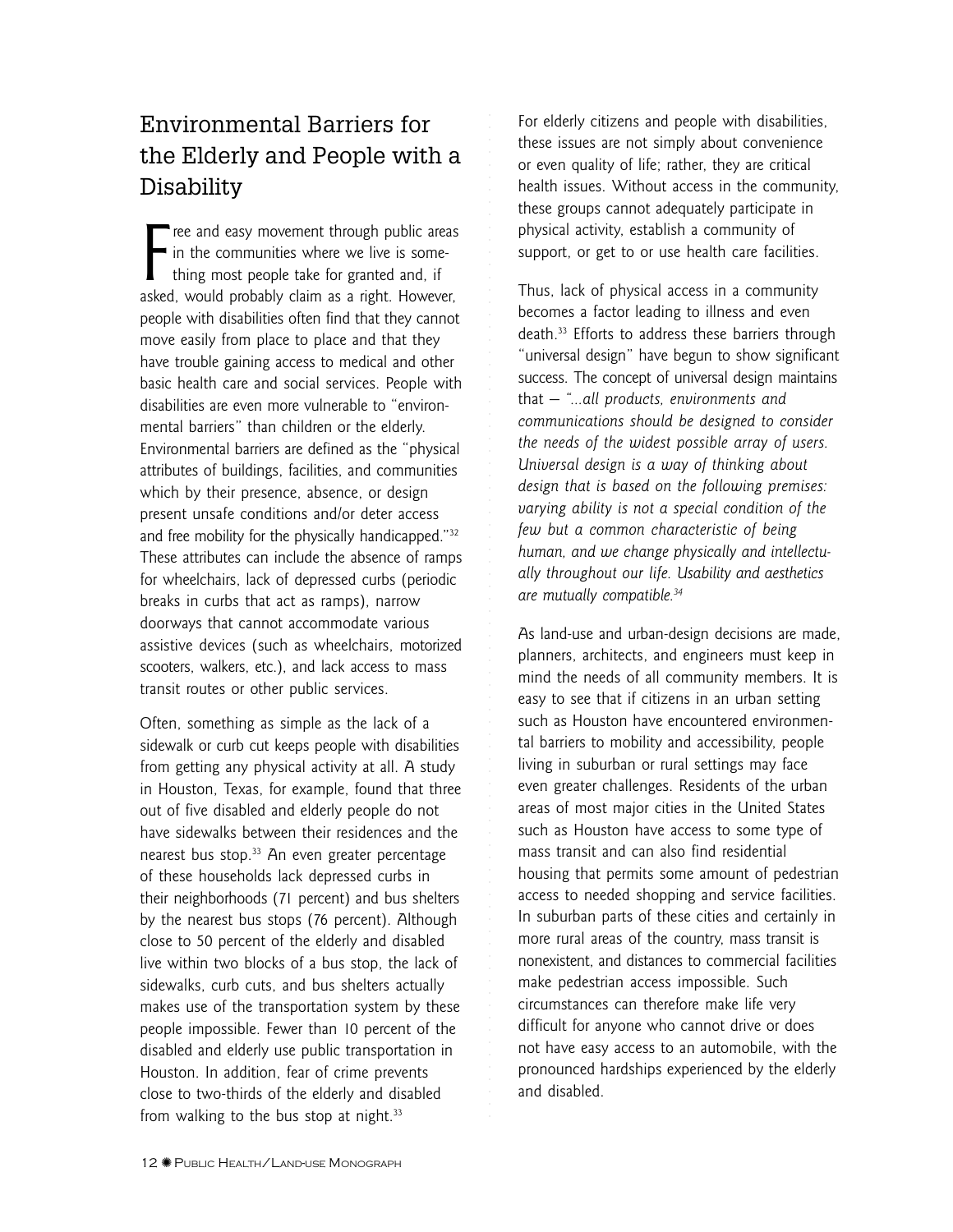#### The Impact of Uncontrolled Growth on Water Quality

Incontrolled growth and the loss of<br>greenspace that often accompanies<br>can drastically affect both surface a<br>groundwater quality. Between 1970 and 199 greenspace that often accompanies it can drastically affect both surface and groundwater quality. Between 1970 and 1990, central Puget Sound experienced a 38 percent increase in population, while the amount of land developed in that same period rose by 87 percent. This large-scale alteration of the natural landscape had profound effects on water resources and quality. Under natural conditions, rainfall is either intercepted by vegetation or percolates slowly through the soil to receiving waters. In urbanized areas, rainfall that once filtered slowly downhill becomes surface runoff. It flows across compacted earth and impervious man-made surfaces (e.g., asphalt, concrete, rooftops often covered with oil and other pollutants) and is channeled into storm drains. This disruption of the natural hydrologic cycle causes stormwater runoff to reach streams and rivers more quickly than these water bodies can absorb it and also before it has had an adequate chance for filtration of pollutants through the ground (the flush of auto contaminants from malls and other large parking areas that runs into surface water bodies during the initial period of a heavy rainfall contributes significantly to the non-point source loading of pollutants entering streams).35 Undisturbed forested lands generally have the highest capacity to absorb water and subsequently the lowest rates of stormwater runoff. In contrast, impervious surfaces have the highest runoff rates. The volume of stormwater that washes off oneacre parking lots is about 16 times greater than that of a comparable size

According to research published in 2001 by Johns Hopkins University, more than 50 percent of waterborne disease outbreaks between 1948 and

meadow.36

1994 were preceded by extreme rainfall events. Outbreaks due to surface water contamination were most strongly and most immediately related, while outbreaks due to groundwater contamination were most often delayed by a month or two. These findings can, in some part, be attributed to the increase in impervious surfaces in areas of population concentration, thereby rendering the land incapable of absorbing and filtering the amount of water that falls during these extreme weather events. $37$ 

aaaaaaaaaaaaaaaaaaaaa

An additional threat to water quality posed by sprawling uncontrolled growth is the overuse of septic systems in low-density suburban and rural residential development that results in groundwater contamination. For instance, according to the 1990 United States Census, approximately 26 percent of Florida's population was served by onsite sewage treatment and disposal systems (OSTDS). More than 1.8 million systems were estimated to be in use statewide. Since 1990, approximately 40,000 new systems have been installed each year. By comparison, in 1998, the Department of Health only issued 3,651 OSTDS abandonment permits where establishments were being connected to a central sewer system. It is estimated that OSTDS discharge 450 million gallons per day of partially treated, nondisinfected wastewater.38

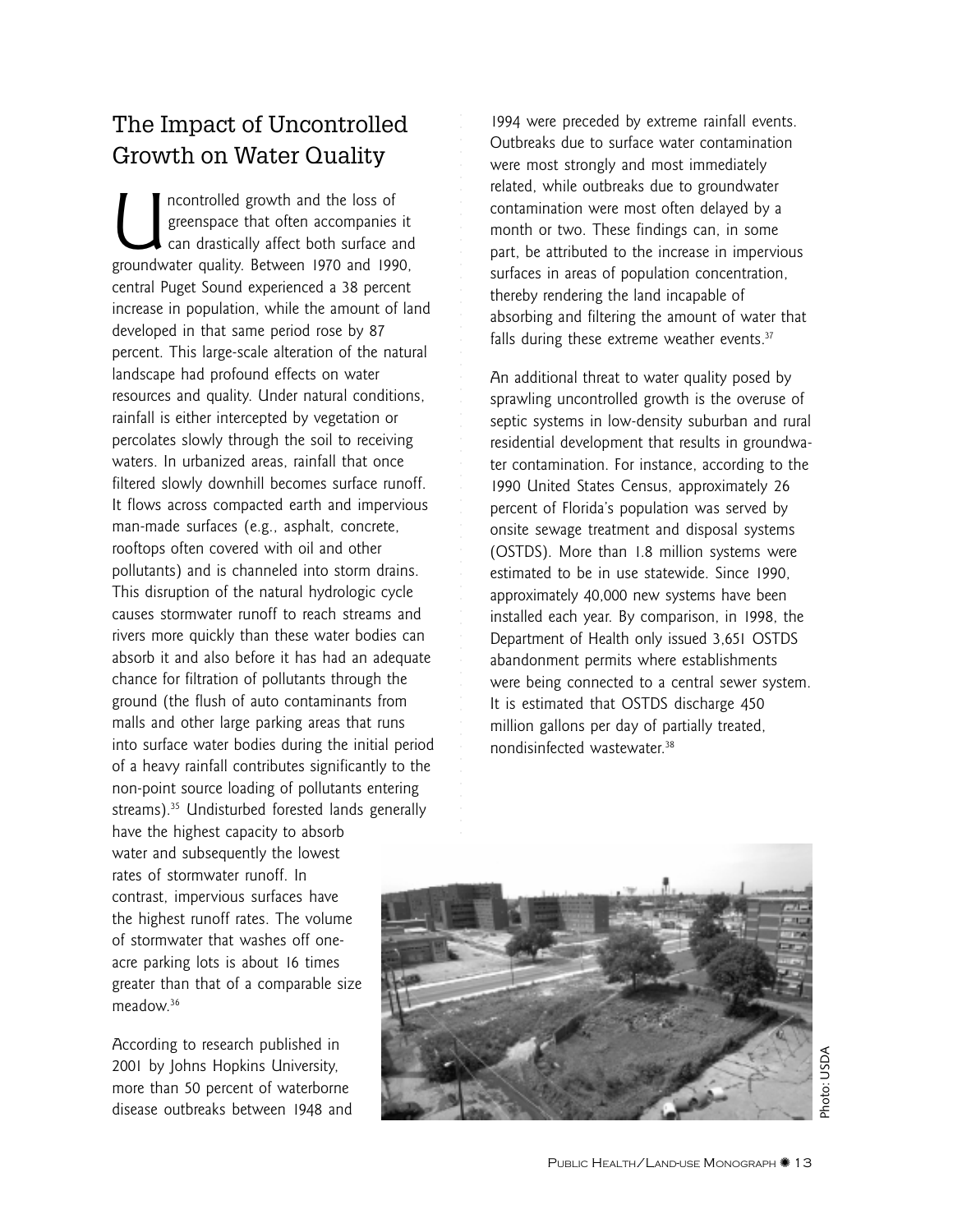## Other Potential Health Effects of Land-use Decisions

and-use decisions and the built<br>environment affect the way humans act<br>and interact, with myriad impacts on pul<br>health. Sprawl and overdevelopment is closely and-use decisions and the built environment affect the way humans act and interact, with myriad impacts on public correlated with a range of harmful public impacts:

aaaaaaaaaaaaaaaaaaaaa

aaaaaaaaaaaaaaaaaaaaaaaaaaaaaaaaaaaaaaaaaaaaaaaaaaaaaaaaaaaaa

- ✺ In a study of conflict and violence in and around public housing in Chicago, researchers found that the residents of buildings with surrounding greenspace had a stronger sense of community, had better relationships with their neighbors, and reported using less violent ways of dealing with domestic conflicts, particularly with their partners.39
- ✺ Urban heat islands increase the demand for cooling energy, increase the health risks associated with heat-related illnesses and deaths, and accelerate the formation of smog. Heat islands are created when natural vegetation is replaced by heat-absorbing surfaces such as building roofs and walls, parking lots, and streets. This phenomenon can raise air temperature in a city by between 2-8°F.40, 41
- ✺ Sprawl increases the risk of flooding. Development pressures lead to the destruction of wetlands, which are natural floodabsorbing sponges. In the last 8 years, floods in the United States killed more than 850 people and caused at least \$89 billion in property damage. Much of this flooding occurred in places where weak zoning laws allowed developers to drain wetlands and build on floodplains.<sup>42</sup>
- ✺ Residential development next to farmland can pose unique health and quality-of-life concerns as well. In this "zone of conflict," which might extend one-third of a mile from residential development, the spillover effects of agriculture, such as excess noise,

blowing dust, and pesticide overspray potentially can have negative health effects on the occupants of the residential development.<sup>43</sup>

As sprawl-type development pulls people and resources away from central cities, those left behind can experience many negative consequences. School districts pressed to save money are often enticed by donations of unknowingly contaminated property or seek out the cheapest land they can find. Some of these properties, called "brownfields," are touted as the answer to all of the problems facing financially strapped school districts. Brownfields, defined by EPA as abandoned, idled, or underused industrial and commercial facilities where expansion or redevelopment is complicated by real or perceived environmental contamination,<sup>44</sup> can, in some instances, be the only type of property a school district feels it can afford. The land is cheap, and in some cases EPA may enter into agreements with prospective purchasers of property, providing a covenant not to sue for existing contamination.<sup>45</sup> Some groups feel that the supposed community benefit of cleaning up and reusing an abandoned site is outweighed by the risks posed if, when these sites are redeveloped, they are only cleaned up to standards set for commercial or industrial property, rather than residential property standards which are more stringent.46



**Nashington Post** Washington Post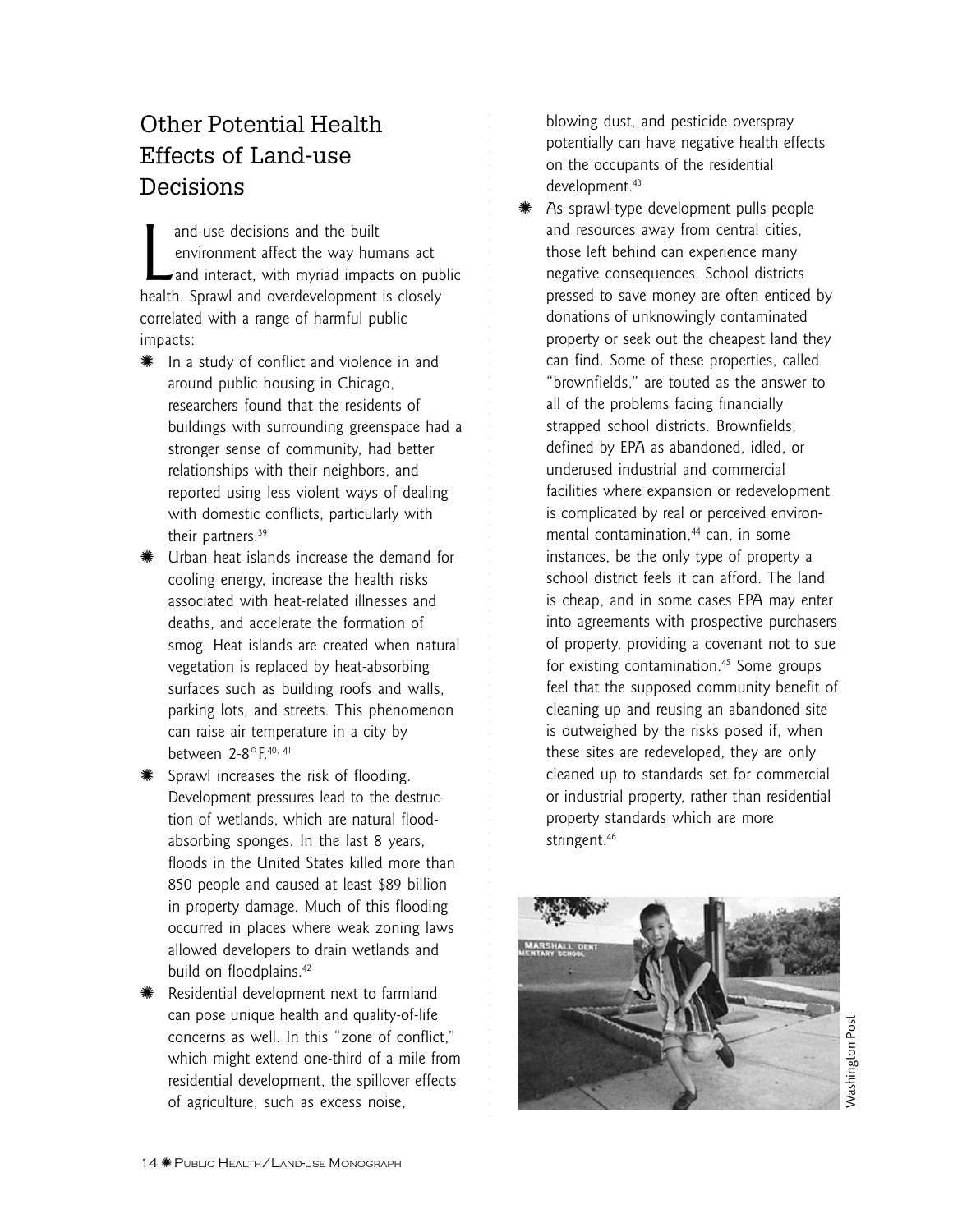#### **School Case Study**

## Marion, OH Military Dump

River Valley High School and Middle School stand on the former site of the US Army's Marion Engineering Depot, part of which served as a dumping ground in the 1950s. In 1990, community members formed a group in response to alarming rates of leukemia and rare cancers among former students. Their efforts led to an investigation that revealed widespread campus contamination. Today, no one may exit back doors of the middle school or access several playing fields. Recently a bond issue passed to fund a new school, but students remain on the contaminated site until completion.<sup>46</sup>

## Planners, Architects, Engineers, and Public Health Professionals Can Make a Difference

aaaaaaaaaaaaaaaaaaaaa

aaaaaaaaaaaaaaaaaaaaaaaaaaaaaaaaaaaaaaaaaaaaaaaaaaaaaaaaaaaaa

The challenge facing those with responsibility for assuring the health and quality of life of Americans is clear. We must integrate our concepts of "public health issues" with "urban planning issues." Urban planners, engineers, and architects must begin to see that they have a critical role in public health. Similarly, public health professionals need to appreciate that the built environment influences public health as much as vaccines or water quality.

In a recently published list of the 10 most important public health challenges for the new century, CDC Director Jeffrey Koplan, MD, included at least four that are significantly linked to some of the land-use and urban design issues. They are: (1) integrating physical activity into our daily lives; (2) cleaning up and protecting the environment; (3) recog-nizing the contributions of mental health to overall health and well-being; and  $(4)$  reducing the toll of violence in society.<sup>28</sup>

Specific actions from the public health sector to address these issues might include the following:

Supporting research to determine the impact that changes in the built environment can have on public health, such as the addition of greenspace, sidewalks, and bike paths, and the reduction in impervious surfaces. Just as traffic studies are completed to ensure that road capacity can support new growth, so too should the public health community conduct research to determine the air quality impacts that increasing numbers of automobiles in use in a community have on its air quality. Just as engineers use data that have been collected over time in other places to determine the diameter of sewer pipe needed to serve a section of a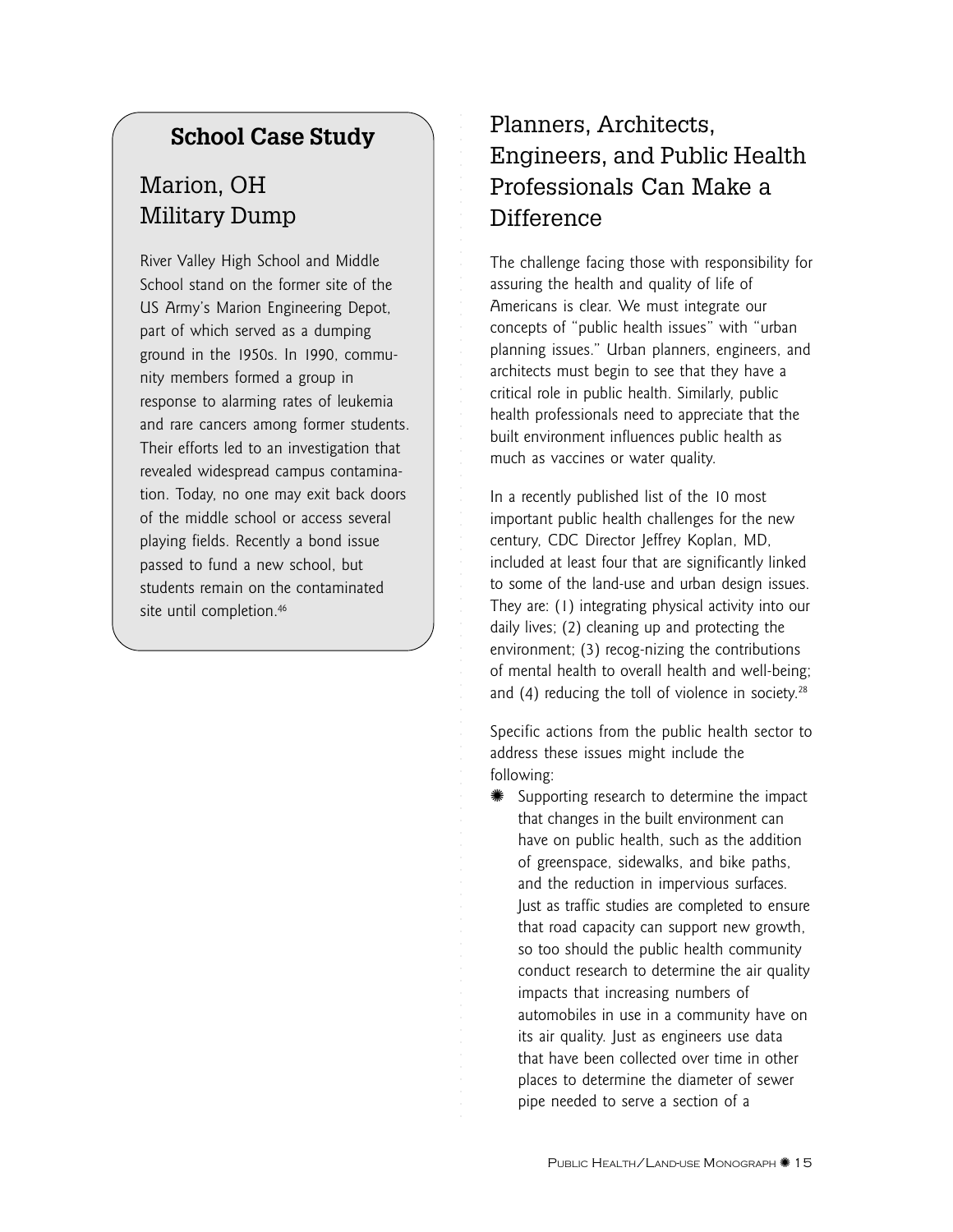community, so too should public health officials use data on pedestrian injury patterns to create new urban design techniques.

- ✺ Participating in local planning processes, such as comprehensive planning meetings, zoning hearings, and urban planning workshops known as charrettes (intense, community-based, local planning and problem-solving workshops where local leaders and decision-makers develop consensus vision of the desired future of their community). Just as the developers, the neighbors, the school board, and the planners have their say in land-use decisions, so too should physicians and public health officials have the opportunity to provide input. It is their role to ask the questions such as "Why aren't there any sidewalks in a new subdivision?" or "What is the air quality impact that is expected from a widening of the local highway?" and to press for evidence to substantiate any claims upon which any new growth and development are based.
- ✺ Working with planners and other land-use professionals to provide them with the strong public health arguments they need to support "smart-growth" designs and initiatives.

The public health and medical community must play an active role in the land-use and development decisions made in their community. It is their role to make policy makers and planners aware of the health impacts of the decisions they make. It is also critical that when they find that no data or analyses exist to answer the questions that they raise, they push researchers and policy makers to collect the information they need and conduct the research to ensure that all of the impacts of various land-use decisions are known before irrevocable actions are taken.

Just as there is an expanded role for health care workers and public health professionals in

making land-use planning decisions, so too is there an expanded role for urban designers and planners to begin to view themselves as a previously untapped force for public health. It is time for the planning community to remember its roots in public health protection — to remember that in the beginning many, if not most, land-use decisions were made to separate people from land-uses and industrial processes that posed a threat to their health or safety.

aaaaaaaaaaaaaaaaaaaaa

aaaaaaaaaaaaaaaaaaaaaaaaaaaaaaaaaaaaaaaaaaaaaaaaaaaaaaaaaaaaa

To reclaim their role as public health protectors, the planners and urban designers might take the following actions:

- ✺ Balancing the potential public health consequences of their choices with other considerations. "Smart growth" doesn't mean "no growth," but it does mean planned, controlled growth. The health impacts of land-use decisions need to receive at least as much consideration in development decision-making processes as economic impacts.
- ✺ Designing communities around people rather than around automobiles. Reviving the concept that the end result of urban design should be improved quality-of-life and that where people live as it relates to where they work, shop or go to school can have a dramatic impact on their health and quality of life.
- ✺ Changing existing zoning codes to encourage multiuse land-development patterns that make it possible to work, shop, and go to school within walking distance of people's homes. The influence of last century's community designers on our communities and on the behavior choices that we make everyday was seriously underestimated. The obesity epidemic in the United States was never imagined by those who made it difficult, if not impossible, to walk to the grocery store and to school and who also made it far easier to drive to the shopping mall or the movie theater across town then to walk to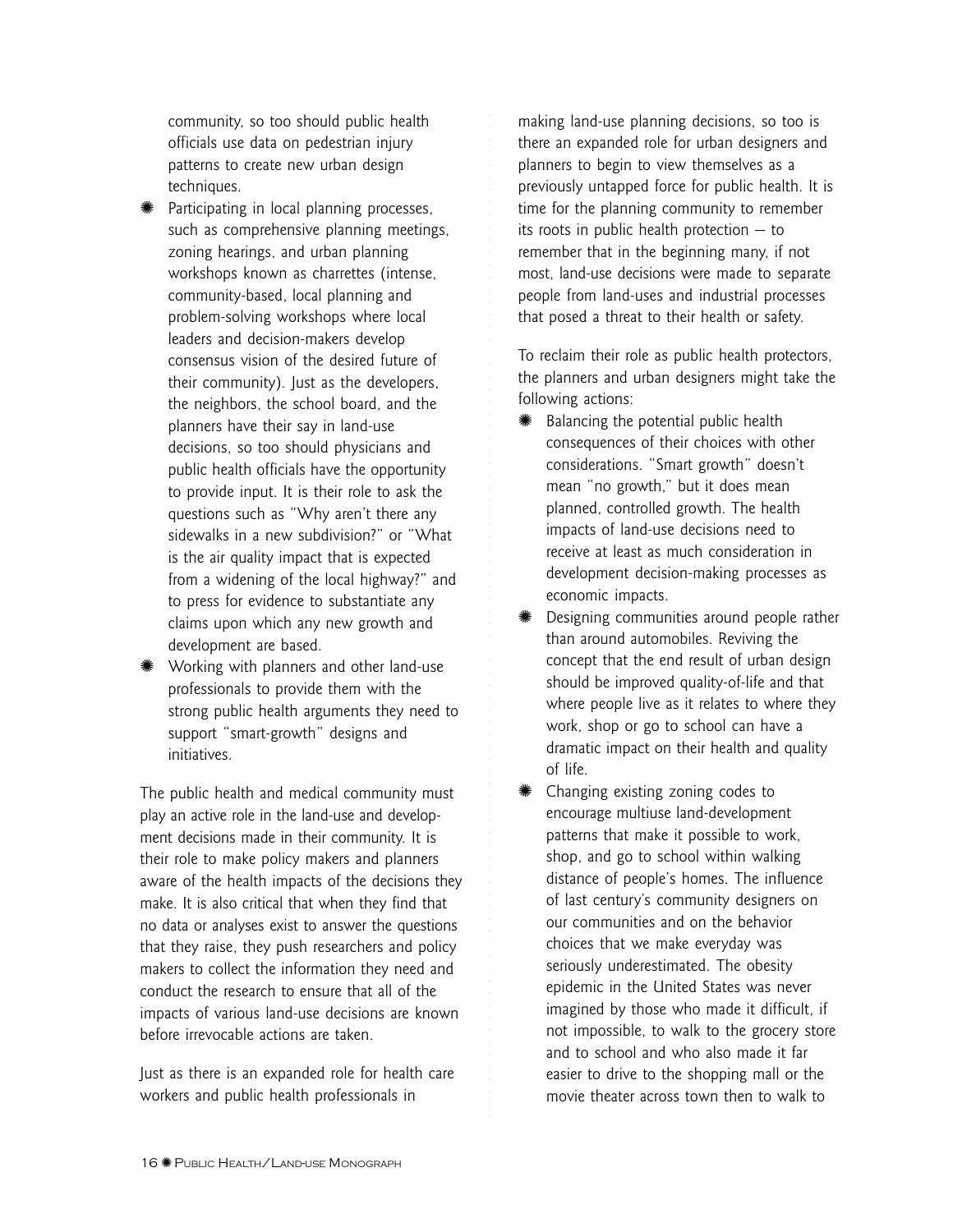such neighborhood establishments.

- ✺ Changing existing building codes to encourage building and site design that is accessible to people who have various degrees of mobility. It is a clear, if largely unrealized, fact that the more each member of society is able to participate and contribute, the better off society is. [Not only would those who were previously hampered by the inaccessibility feel better, but they also need less help to participate in society and be more able to contribute to their communities.] And all of this could be possible if appropriate design choices are made which, in most cases, would not cost appreciably more or negatively affect others.
- ✺ Encouraging greenspace development that promotes community, reduces violence, and improves mental health. The mental and physical health benefits of community parks and other green spaces have been demonstrated. The question that remains is whether communities want to spend money up front to create an environment that prevents violence and increases psychological well-being or whether they want to spend money after the fact to address the violence and stress which results from communities without parks and communal areas.

Public health professionals and those in architecture, urban design, and planning have much in common. The challenge now is for each profession to learn from each other how best to address the needs of the communities they serve, to determine what answers each has that the other needs, to create a common language, and to initiate the opportunities to use it.

To meet these challenges, we need a broader view of those factors influencing public health and a much better understanding of the interdisciplinary nature of the problem. We need a collaborative and concerted effort to influence both public health policy and other public policy on these issues in order for positive changes to take place that will improve the health and quality of life for all Americans.



aaaaaaaaaaaaaaaaaaaaa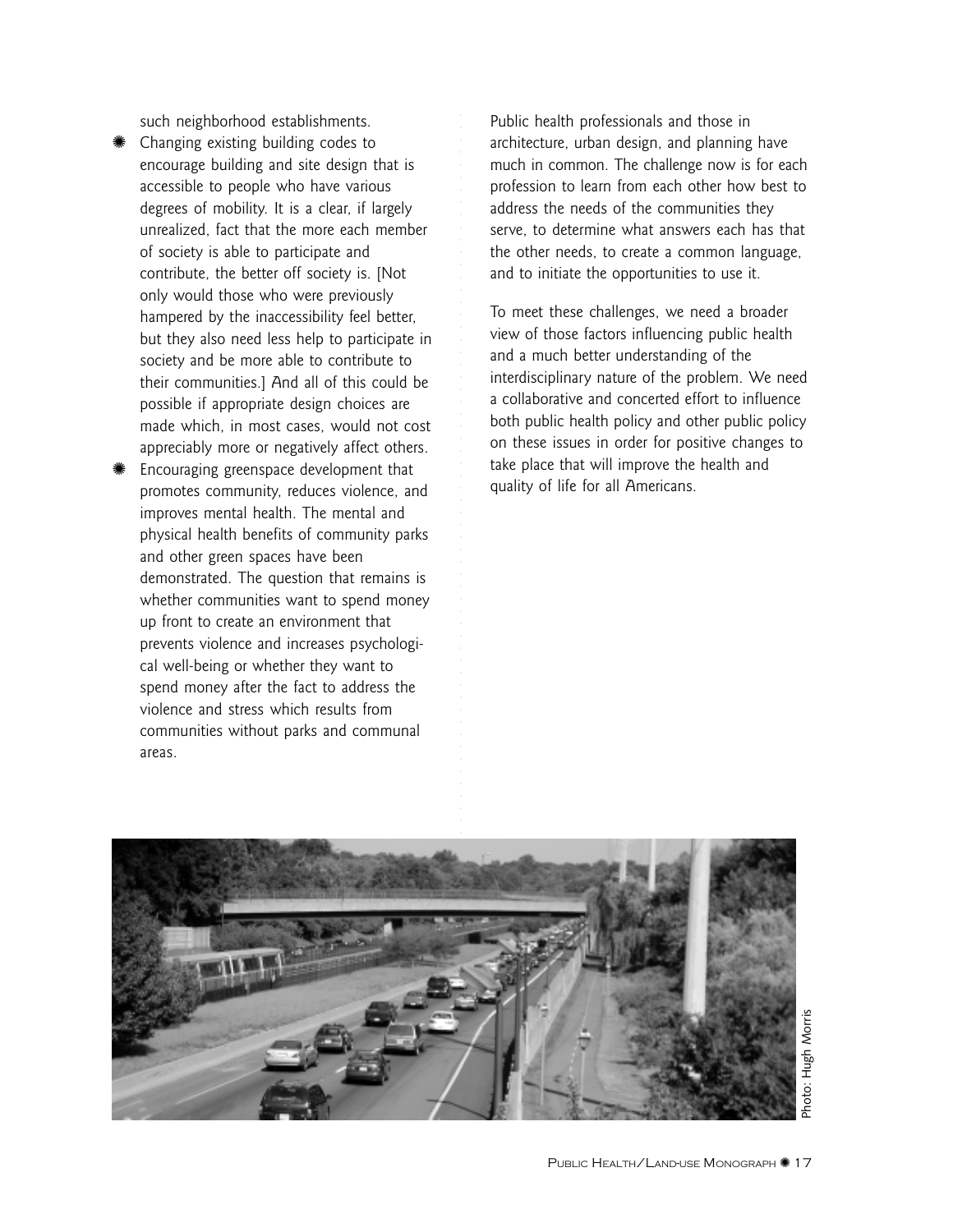#### References

1. Department of Health and Human Services (US). Healthy people 2010. Volume 1. Washington: DHHS; November 2000. p.8-3.

2. *Village of Euclid* v. *Ambler Realty Co*., 272 U.S. 365 (1926) (USSC+).

3. World Health Organization. (No date). Definition of health [Online]. Available: http://www.who.int/aboutwho/en/ definition.html [2001, August 6].

*4.* Institute of Medicine (US). The future of public health. Washington: National Academy of Sciences; 1988. p. 7.

5. Department of Transportation (US), Bureau of Transportation Statistics. (No date) Journey-to-work trends in the United States and its major metropolitan areas, 1960-1990. [Online]. Available: http://ntl.bts.gov/DOCS/473.html [2001, August 6].

6. Department of Transportation (US), Bureau of Transportation Statistics. (1999) The national transportation statistics report 1999. [Online]. Available: http://www.bts.gov/ntda/nts/NTS99/data/Chapter4/4-11.html [2001, August 6].

7. Pope, C. Solving sprawl. (1999) The Sierra Club rates the states [Online]. Available: http://www.sierraclub.org/sprawl/ report99/index.asp [2001, August 6].

8. Texas Transportation Institute (1999). Urban roadway congestion annual report 1998. Table 1-54 [Online] Available: http:// 199.79.179.77/ntda/nts/NTS99/data/Chapter1/1-54.html [2001, August 6].

9. Environmental Protection Agency (US). Emission facts. Washington: U.S. EPA, Air and Radiation Office, Office of Mobile Sources; EPA420-F-99-040. [1999, November].

10. National Council for Science and the Environment. (1999) Congressional Research Service Report for Congress. Air quality and motor vehicles: An analysis of current and proposed emission standards [Online]. Available: http://www.cnie.org/nle/air-36.html [2001, August 6].

11. Environmental Protection Agency (US). National air quality and trends report; Washington: US EPA, Office of Air and Radiation; EPA 454/R-98-016 [1997, December]

12. World Health Organization, European Region. (1999) Third ministerial conference on environment and health, London [Online]. Available: http://www.who.dk/london99/transporte.htm [ 2001; August 6].

13. The President's Task Force on Environmental Health Risks and Safety Risks to Children. Asthma and the environment: A strategy to protect children (2000) [Online]. Available: http://www.epa.gov/children/whatwe/fin.pdf [2001, August 6].

14. Clean Air Network and U.S. Public Interest Research Group Education Fund. (2000) Danger in the air: Smog days in 1999 [Online]. http://www.pirg.org/reports/enviro/smog/index.html [2001, August 6].

15. Friedman, MS, et al. Impact of changes in transportation and commuting behaviors during the 1996 summer Olympic games in Atlanta on air quality and childhood asthma. JAMA 2001;285:897-905.

16. ABT Associates. Adverse health effects associated with ozone in the eastern United States. Washington: (1999).

17. Centers for Disease Control and Prevention. Surveillance for asthma–United States, 1960–1995. Mor Mortal Wkly Rep CDC Surveill Summ 1998;47(No.SS-1):1-28.

18. Massey JT, Moore TF, Parsons VL, Tadros W. Design and estimation for the National Health Interview Survey, 1985-1994. Hyattsville: Department of Health and Human Services (US), National Center for Health Statistics; 1989. (PHS)89-1384. (Vital and health statistics; series 2; no. 110).

19. Department of Health and Human Services (US). Physical activity and health: A report of the surgeon general. Washington: (1996).

20. King AC, et al. Personal and environmental factors associated with physical inactivity among different racial-ethnic groups of U.S. middle-aged and older-aged women; Health Psych 2000;19(4):354-64.

21. Centers for Disease Control and Prevention. Neighborhood safety and the prevalence of physical inactivity –selected states, 1996. Mor Mortal Wkly Rep 1999:48(7):143-6.

22. Pate RR, et al. Physical Activity and Public Health: A Recommendation From the Centers for Disease Control and Prevention and the American College of Sports Medicine. JAMA 1995;273(5):402-7.

23. Nestle M, Jacobson MF. Halting the obesity epidemic: A public health policy approach. Public Health Rep 2000;115(1):12-24.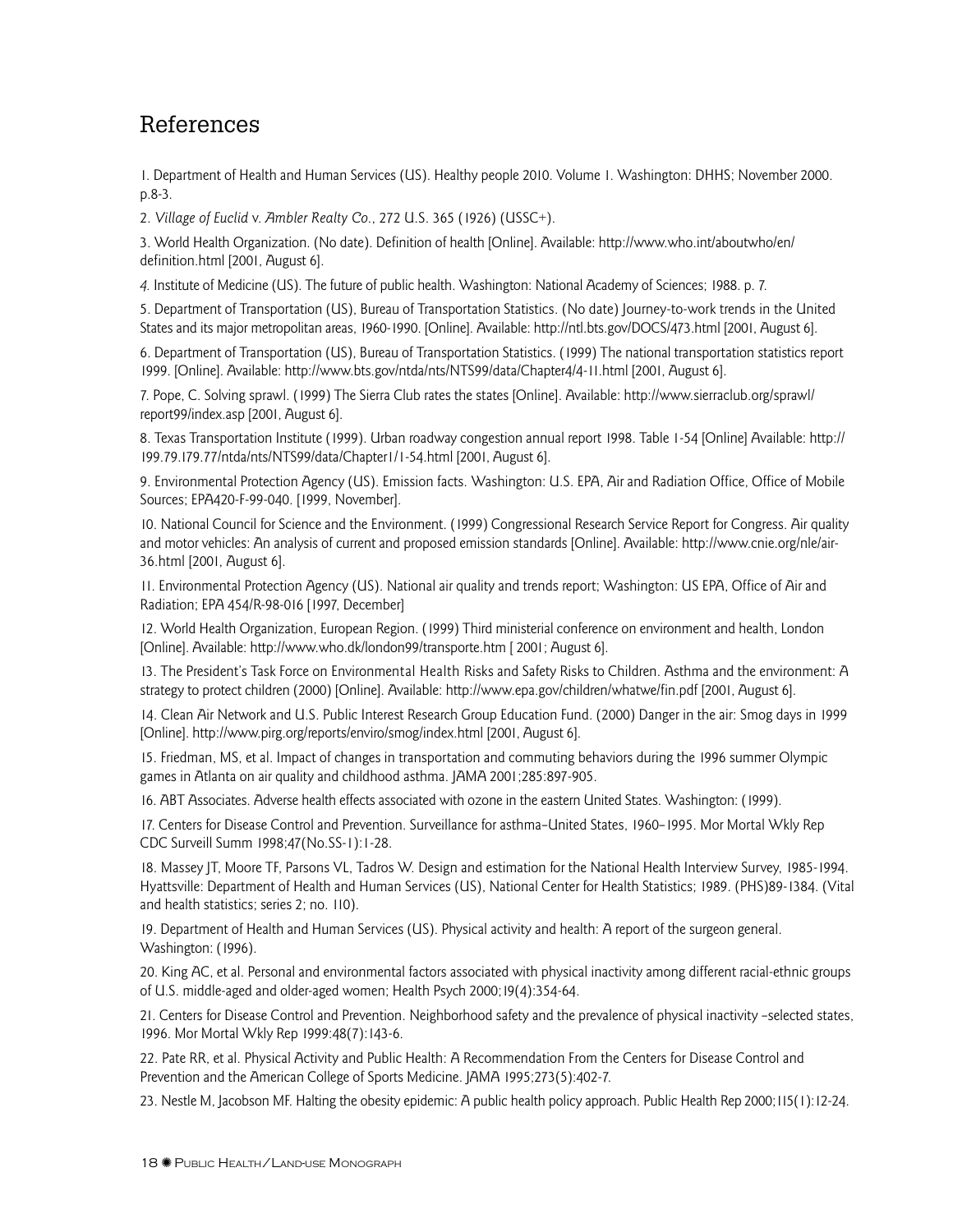24. Corless J, Ohland G*.* Caught in the crosswalk: Pedestrian safety in California [Online]. Available: http://www.transact.org/ ca/caught99/caught.htm [2001, August 6].

25. Kouri C. Wait for the bus [Online]. Available: http://www.scccl.org/nletter/2000summer/schools.htm [2001, August 6].

26. Centers for Disease Control and Prevention.) (No date). Prevalence of overweight and obesity among adults: United States, 1999 [Online]. Available: http://www.cdc.gov/nchs/products/pubs/pubd/hestats/obese/obse99.htm [2001, August 6].

27. Centers for Disease Control and Prevention. (No date). Prevalence of overweight among children and adolescents: United States, 1999 [Online]. Available: http://www.cdc.gov/nchs/products/pubs/pubd/hestats/overwght99.htm [2001, August 6].

28. Koplan JP, Fleming, DW. Current and future public health challenges*.* JAMA 2000;284(13):1697.

29. Colditz, GA. Economic costs of obesity and inactivity. Med Sci Sports Exerc 1999; S664-5.

30. Surface Transportation Policy Project (2000). Mean streets 2000: A transportation and quality of life campaign report [Online]. Available: [2001, August 6].

31. Roberts I, et al. Effect of environmental factors on risk of injury of child pedestrians by motor vehicles: A case-control study. BMJ 1995;310(6972):91-4.

32. Crum S, Foote KE (1996). Environmental and architectural barriers: How accessible is the urban environment? (1996) [Online]. Available: http://www.colorado.edu/geography/gcraft/warmup/barriers/barriers.html [2001, August 6].

33. Gilderbloom JI, Markham JP. Housing quality among the elderly: A decade of changes. Int J Aging Hum Dev1998; 46(1). Also available at http://www.louisville.edu/org/sun/housing/cd\_v2/Bookarticles/Ch1.htm [2001, August 6].

34. Adaptive Environments Center. Adaptive Environments & Universal Design (No date) [Online]. Available: http:// www.adaptenv.org/universal/default.asp [2001, August 6].

35. State of Pennsylvania, 21st Century Environment Commission (No date). Redefining progress: recommendations from the 21st century environment commission to Governor Tom Ridge [Online]. Available: http://www.21stcentury.state.pa.us/2001/ redefining\_progress.htm [2001, August 6].

36. 1000 Friends of Washington. Sprawl (No date) [Online]. Available: http://www.1000friends.org/sprawl.htm [2001, August 6].

37. Curriero FC, Patz JA, Rose JB, Lele S. The association between extreme precipitation and waterborne disease outbreaks in the United States. Am J Public Health 2001;91(8):1194-9.

38. Florida Department of Health. Departments of Community Affairs and Department of Environmental Protection. (1999) Onsite sewage treatment and disposal in Florida: Draft background paper for the Governor's study of onsite sewage treatment and disposal systems [Online]. Available: [2001, August 6].

39. Sullivan WC, Kuo FE. Do trees strengthen urban communities, reduce domestic violence? In U.S. Department of Agriculture, Forest Service, Southern Region. Forestry Report RB-FR 56, January 1996 [Online]. Available: http:// www.urbanforestrysouth.org/pubs/Tech\_bulletin/tb4.htm [2001 August 6].

40 Gorsevski V, Taha H., Quattrochi D, Luvall J (No date) Air pollution prevention through urban heat island mitigation: An update on the urban heat island pilot project [Online]. Available: http://www.ghcc.msfc.nasa.gov/uhipp/epa\_doc.pdf [2001, August 6].

41. Blum LN, et al. Heat-related illness during extreme weather emergencies. JAMA 1998;279(19).1514.

42. The Sierra Club (No date). Sprawl fact sheet [Online]. Available: http://www.sierraclub.org/sprawl/factsheet.asp [2001, August 6].

43. American Farmland Trust (No date). Alternatives for future urban growth in California's Central Valley: The bottom line for agriculture and taxpayers [Online]. Available: http://www.farmlandinfo.org/fic/ft/cv/cv-intro.html [2001, August 6].

44. USEPA Office of Solid Waste and Emergency Response Glossary of Terms. [Online] Available: http://www.epa.gov/ swerosps/bf/glossary.htm#brow [1997, September 30].

45. United States Environmental Protection Agency, Office Solid Waste and Emergency Response. Brownfields Economic Redevelopment Initiative Quick Reference Fact Sheet. EPA 500-F-00-241 [Online] Available: http://www.epa.gov/swerosps/bf/ html-doc/econinit.htm [2000, October].

46. Child Proofing Our Communities: Poisoned School Campaign. Poisoned schools: invisible threats, visible actions (2001) [Online]. [2001, August 6].